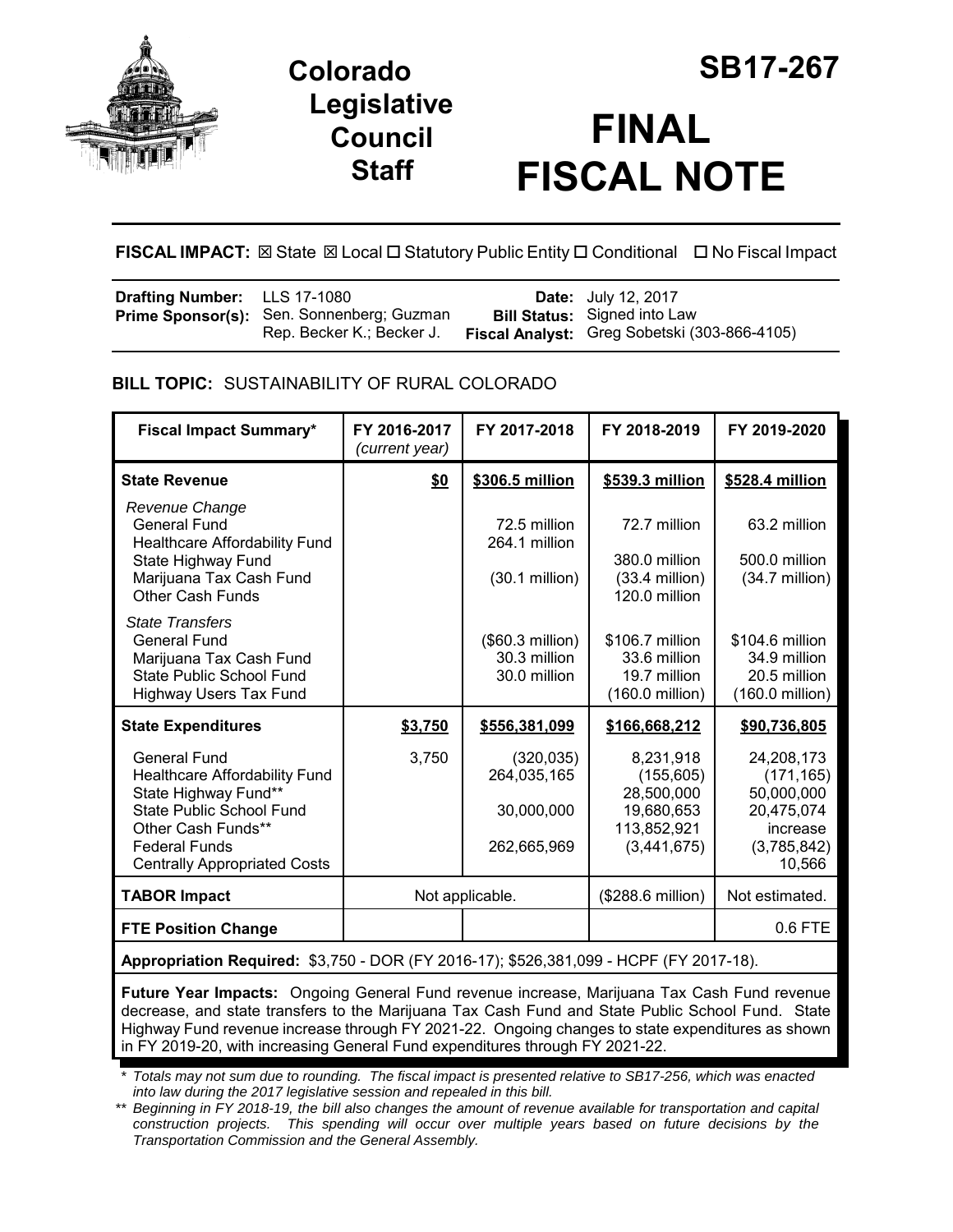#### **Summary of Legislation**

This bill makes several long-term changes to areas of state policy that affect rural communities. These are described in the following paragraphs.

*Colorado Healthcare Affordability and Sustainability Enterprise.* The bill creates the Colorado Healthcare Affordability and Sustainability Enterprise (enterprise) within the Department of Health Care Policy and Financing (HCPF) beginning in FY 2017-18. The enterprise is responsible for the collection of the new Healthcare Affordability and Sustainability Fee, which replaces the Hospital Provider Fee assessed under current law. The enterprise uses fee revenue to draw down federal matching funds and expends fee revenue and federal funds for administration, reimbursements to hospitals, and business support purposes including:

- consulting with hospitals to improve cost efficiency;
- advising hospitals regarding changes to federal and state laws and regulations;
- assisting hospitals with state performance tracking and payment systems; and
- providing other services to aid hospitals participating in state programs.

Fee revenue and federal matching funds are continuously appropriated to the enterprise. Expenditures for enterprise administration will be limited to 3 percent according to a methodology approved by the Office of State Planning and Budgeting (OSPB) and the Joint Budget Committee (JBC) Staff.

The bill transfers all unexpended revenue from the existing Hospital Provider Fee Cash Fund to the newly created Unexpended Hospital Provider Fee Cash Fund at the end of FY 2016-17. Until October 30, 2018, HCPF is authorized to use money in the fund to pay reimbursements to hospitals under the existing Hospital Provider Fee statute, and must refund any money not used for this purpose to hospitals that paid the fees. The Unexpended Hospital Provider Fee Cash Fund is repealed effective November 1, 2018.

*Enterprise status and TABOR limit adjustment.* The Colorado Healthcare Affordability and Sustainability Enterprise is designated as an enterprise under the Taxpayer's Bill of Rights (TABOR) and has the authority to issue revenue bonds. Fee revenue collected by the enterprise is not subject to the state's TABOR limit.

The bill adjusts the state TABOR limit as the new enterprise is created. For FY 2017-18, the TABOR limit (Referendum C cap) is reduced by \$200.0 million relative to the level at which it would otherwise be set.

*Enterprise board.* The bill abolishes the Hospital Provider Fee Oversight and Advisory Board, which administers the existing Hospital Provider Fee, and the board's functions are transferred to a new Colorado Healthcare Affordability and Sustainability Enterprise Board in the enterprise. The enterprise board comprises the membership of the existing board at the time of its abolition, and future appointments are to be made by the Governor with the advice and consent of the Senate.

*Health care delivery system reform incentive payments program.* The bill requires the enterprise to seek federal waivers necessary to form and implement a health care delivery system reform incentive payments program. The bill requires that implementation of the program begin on or after October 1, 2019. When implemented, the program will focus on care coordination, integration of physical and behavioral health services, chronic condition management, targeted population health, and data-driven accountability and outcome management.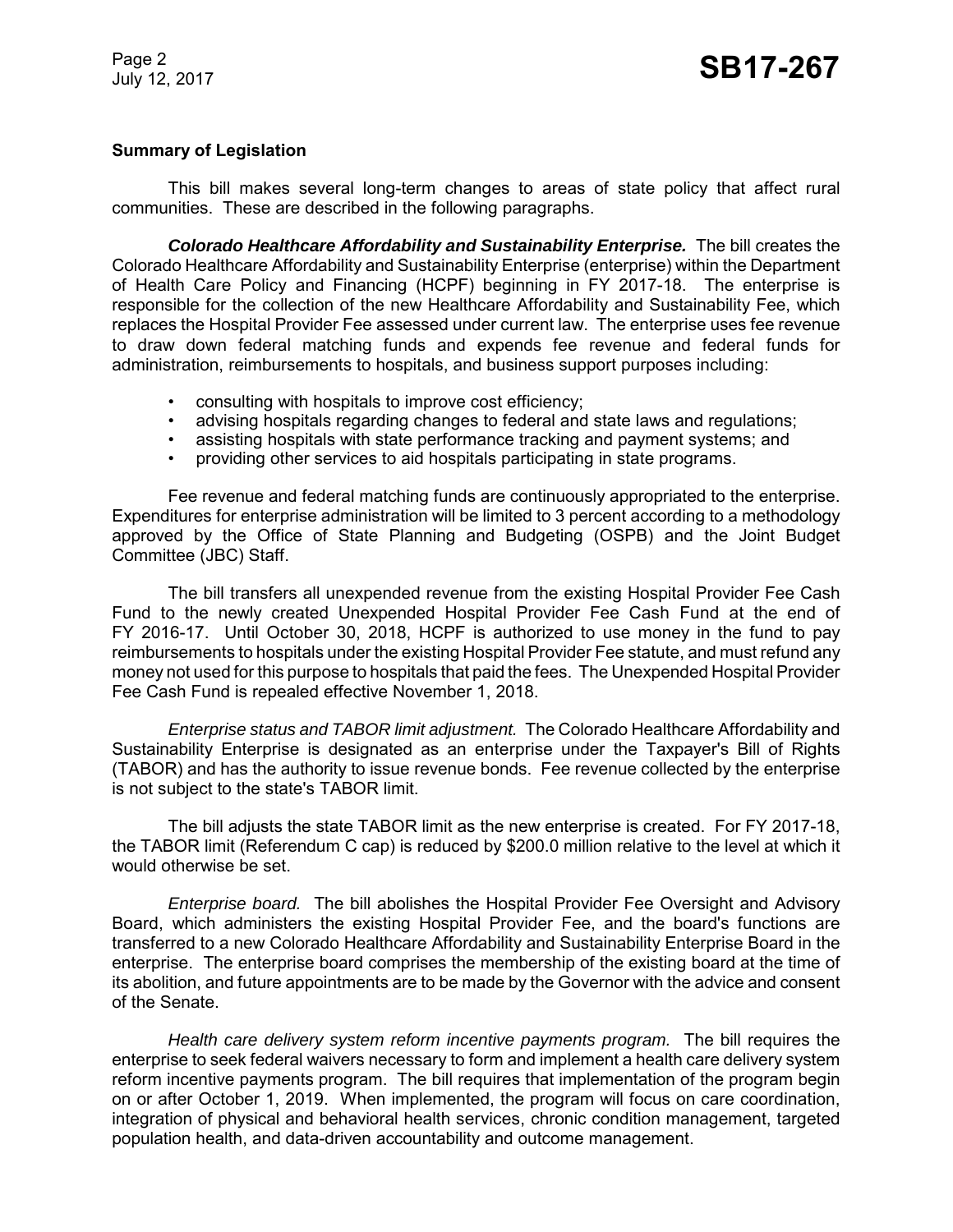Page 3

*Federal approval.* The portion of the bill that creates the enterprise and reduces the Referendum C cap does not take effect if, prior to June 1, 2017, the federal Centers for Medicare and Medicaid Services determine that it does not comply with federal law.

*Repeal of Senate Bill 17-256.* This bill repeals SB17-256, which constrained Hospital Provider Fee revenue and correspondingly reduced appropriations to HCPF for hospital reimbursements by \$528.2 million.

*Lease-purchase agreements.* The bill authorizes the creation of lease-purchase agreements on existing state facilities that are not part of the state emergency reserve. The bill requires the State Architect, in consultation with OSPB and higher education institutions, to select a list of state facilities with a net present value of at least \$2.0 billion by December 31, 2017. Between FY 2018-19 and FY 2021-22, the State Treasurer will execute lease-purchase agreements on these facilities in amounts up to \$500.0 million annually. The state's obligation for lease payments may not exceed \$150 million annually, or \$3.0 billion over 20 years.

Proceeds from the lease-purchase agreements totaling \$120.0 million in FY 2018-19 are available for controlled maintenance and capital construction projects. The remaining proceeds are credited to the State Highway Fund (SHF). Proceeds are exempt from the TABOR limit as a property sale, and leases must be renewed by annual appropriation so as not to constitute multi-year debt requiring voter approval under subsection (4) of TABOR. Interest earned by participants in agreements is exempt from the state income tax.

*State Highway Fund.* Proceeds from the sale of lease-purchase agreements that are credited to the SHF must be used by the Department of Transportation (CDOT) for projects in the Strategic Transportation Project Investment Program that are designated for Tier 1 funding as ten-year development program projects. Additionally, at least 25 percent of proceeds credited to the SHF must be expended for projects located in counties with populations of 50,000 or fewer as of July 2015.

*Controlled maintenance and capital construction.* From proceeds allocated for capital construction in FY 2018-19, the first \$113,852,921 will be used to fund controlled maintenance at levels identified in the bill. The remaining allocation will be used for construction projects as prioritized by the Capital Development Committee (CDC).

The bill stipulates that new academic buildings, or existing buildings repurposed for academic use, are not eligible to receive state controlled maintenance funding if their construction or repurposing is funded solely from cash funds in an institution of higher education.

*Lease payments.* The first \$9.0 million in lease payments each year are required to be made from the General Fund or any other legally available source of money at the discretion of the General Assembly. The next \$50.0 million in annual lease payments are paid from the SHF. Any additional amount may be paid from the General Fund or any other legally available source.

*Medicaid copayments.* For all services provided in 2018 and subsequent years, the bill requires that HCPF double copayments for certain Medicaid services in rule to the extent that this can be achieved without exceeding allowed federal maximums. Copayments affected are those for pharmaceuticals, outpatient services, and non-emergency services received at emergency facilities. HCPF is required to evaluate options for exempting recipients who are qualified for institutional care but who instead receive home care or community-based care.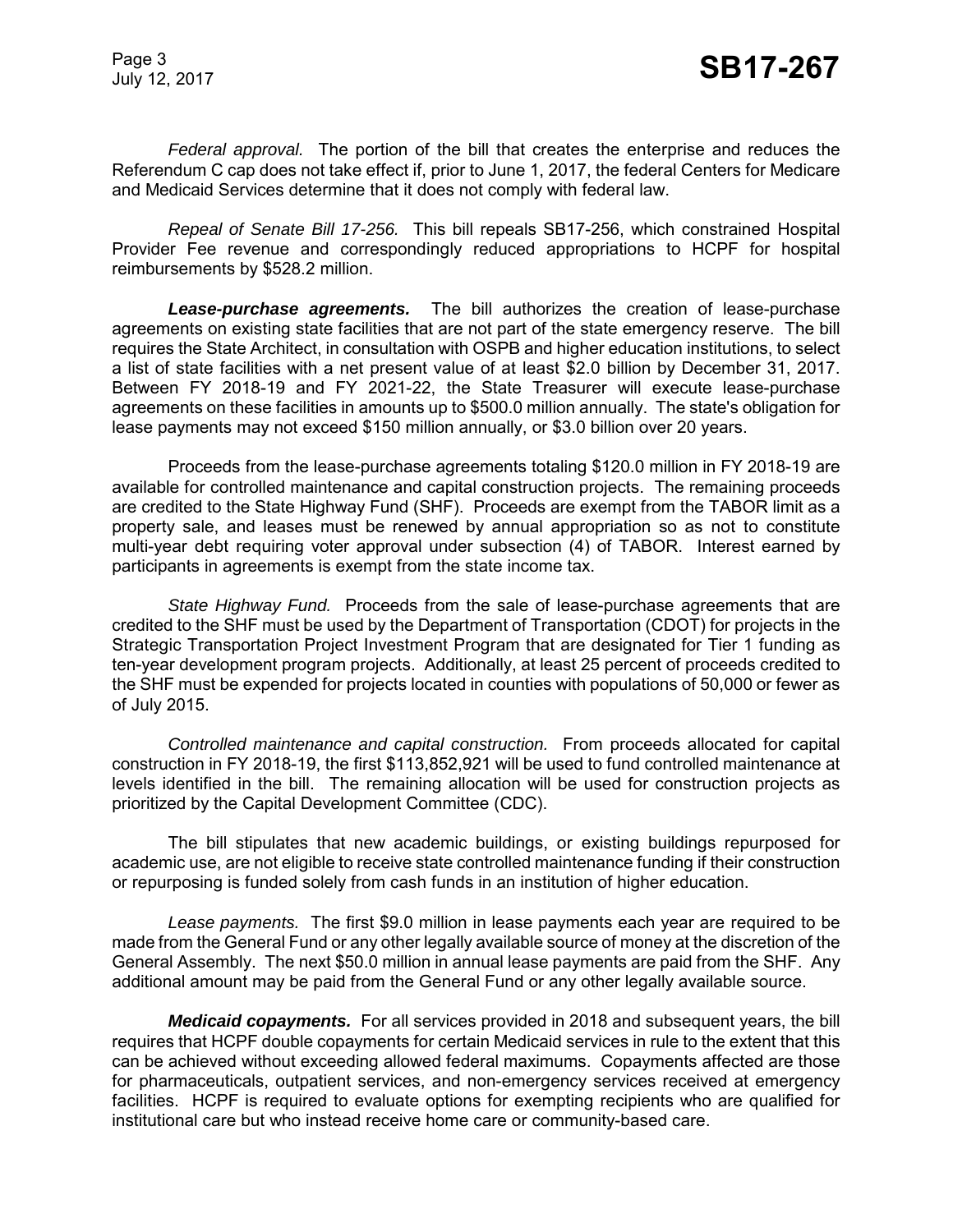*Marijuana taxes.* Beginning in FY 2017-18, the bill exempts sales of retail (recreational) marijuana from the 2.9 percent state sales tax assessed on the sale of tangible personal property. Local governments will continue to collect their general sales taxes on retail marijuana unless they adopt a specific exemption.

Beginning in FY 2017-18, the bill increases the rate of the special sales tax on retail marijuana to 15 percent. The distribution is adjusted so that the state receives 90 percent of tax revenue and local governments receive 10 percent. Revenue from the state share of the tax is deposited in the General Fund and allocated as follows:

- for FY 2017-18 and all subsequent years, 71.85 percent is transferred to the Marijuana Tax Cash Fund (MTCF);
- for FY 2017-18 only, \$30.0 million is transferred to the State Public School Fund (SPSF);
- for FY 2018-19 and all subsequent years, 12.59 percent is transferred to the SPSF; and
- the remainder is retained in the General Fund. For FY 2018-19 and all subsequent years, this allocation is equal to 15.56 percent.

*School funding.* For FY 2017-18 only, marijuana tax revenue transferred from the General Fund to the SPSF is appropriated to the Department of Education (CDE) for disbursement to schools in rural and small rural school districts in shares proportionate to these schools' pupil counts. For FY 2018-19 and subsequent fiscal years, marijuana tax revenue transferred to the SPSF is appropriated to CDE to meet the state's share of total program funding for school finance, and for funding charter schools overseen by the Charter School Institute (CSI).

*Business personal property tax income tax credit.* Under current law, businesses that pay business personal property tax on property with an actual value of \$15,000 or less, adjusted for inflation, may claim a state income tax credit equal to the amount of tax paid minus the tax benefit received from deducting the tax from their federal taxable income. This credit is set to expire after tax year 2019. The bill repeals this credit after tax year 2018.

Beginning in tax year 2019, the bill creates a refundable income tax credit equal to business personal property tax that a taxpayer pays on the first \$18,000 in actual business personal property value. To claim the credit, the taxpayer must file a copy of the applicable property tax statement with the Department of Revenue. In contrast to the current credit, the new credit is available regardless of the total actual value of the property on which tax was paid. The credit only may be applied against the tax paid on locally assessed property; tax paid on state assessed property is not eligible for the credit.

*Senate Bill 17-262 transfers.* For FY 2018-19 and FY 2019-20, this bill repeals transfers to the Highway Users Tax Fund (HUTF) scheduled pursuant to SB17-262. Under SB17-262, these amounts are to be deposited in the SHF to be used for transportation projects. Under SB17-267, the amounts of the transfers, \$160.0 million annually, will remain in the General Fund to be spent, saved, or transferred elsewhere at the discretion of the General Assembly. Transfers to the Capital Construction Fund (CCF) are unaffected.

*TABOR refund mechanisms.* The state disburses money to local governments to backfill property tax revenue that these governments forego as a result of the senior homestead exemption and disabled veterans property tax exemption. In future years in which the state administers a TABOR refund obligation, the bill decrees that these disbursements qualify as a refund mechanism. Revenue collected in excess of the Referendum C cap will be refunded via existing refund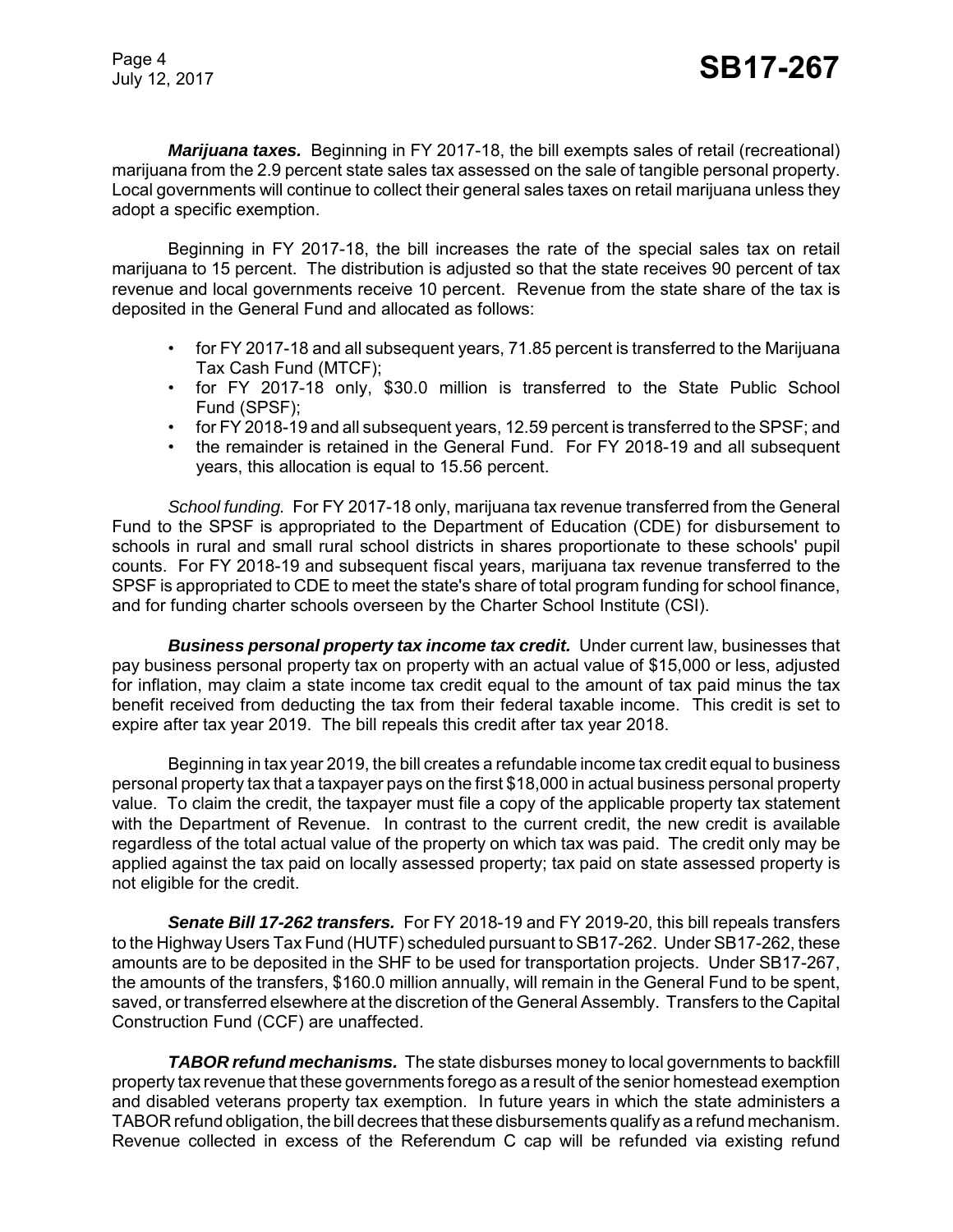Page 5

mechanisms, the six-tier sales tax refund and the temporary income tax rate reduction, only if the amount of the refund obligation exceeds aggregate disbursements to local governments to backfill the senior and veterans property tax exemptions.

*Budget requests.* The bill requires executive departments that submit budget requests to OSPB, except CDE and CDOT, to submit FY 2018-19 budget requests that are 2 percent lower than the amounts that they receive in FY 2017-18. OSPB is required to strongly consider the budget reduction proposals submitted by departments and shall seek to ensure that the executive budget proposal for each department is at least 2 percent lower than the department's actual budget for FY 2017-18. Final authority in matters relating to the executive budget remains with the Governor pursuant to current law.

*Enhanced pediatric health home.* Conditional on enactment of the federal Advancing Care for Exceptional Kids Act (ACE Kids Act), and subject to available appropriations, HCPF is required to seek federal waivers to fund an enhanced pediatric health home for children with complex medical conditions in cooperation with qualifying hospitals. The bill directs HCPF to follow procedures specified in the ACE Kids Act in seeking federal approval.

#### **Background**

*Hospital Provider Fee.* Pursuant to House Bill 09-1293, the state collects a provider fee from hospitals. Hospital Provider Fee revenue is matched with federal dollars and used to reimburse hospitals for uncompensated care and to expand coverage under the Medicaid and Child Health Plan Plus (CHP+) programs. Currently, 37.4 percent of Medicaid and CHP+ caseload is funded with Hospital Provider Fee revenue and federal matching funds. Under current law, Hospital Provider Fee revenue is subject to the TABOR limit.

Actual and projected Hospital Provider Fee revenue and interest earnings through FY 2018-19 under current law are shown in Table 1. The permitted amounts of Hospital Provider Fee collections for FY 2016-17 and FY 2017-18 were limited in the 2016 Long Bill and SB17-256, respectively.

| Table 1. Hospital Provider Fee Forecast through FY 2018-19 |                 |                 |                 |                 |  |
|------------------------------------------------------------|-----------------|-----------------|-----------------|-----------------|--|
| FY 2018-19<br>FY 2015-16<br>FY 2017-18<br>FY 2016-17       |                 |                 |                 |                 |  |
| <b>Hospital Provider Fee Revenue</b>                       | \$804.0 million | \$656.6 million | \$600.6 million | \$859.2 million |  |

*Source: Legislative Council Staff Economic and Revenue Forecast, March 2017.*

*State enterprises.* TABOR defines an enterprise as "a government-owned business authorized to issue its own revenue bonds and receiving under 10 percent of annual revenue in grants from all Colorado state and local governments combined." Because the share of revenue that an enterprise may receive from government sources is capped, enterprises are largely financially independent of core government agencies. Additionally, enterprises cannot levy taxes.

TABOR limits the amount of money that can be spent or saved by the state government and all local governments within the state. However, revenue collected by enterprises is not subject to these constraints. When an existing state government entity becomes an enterprise, its revenue is exempted from the state TABOR limit, and a corresponding downward adjustment is made to the level at which the TABOR limit is set. This adjustment is not required when a new enterprise is created.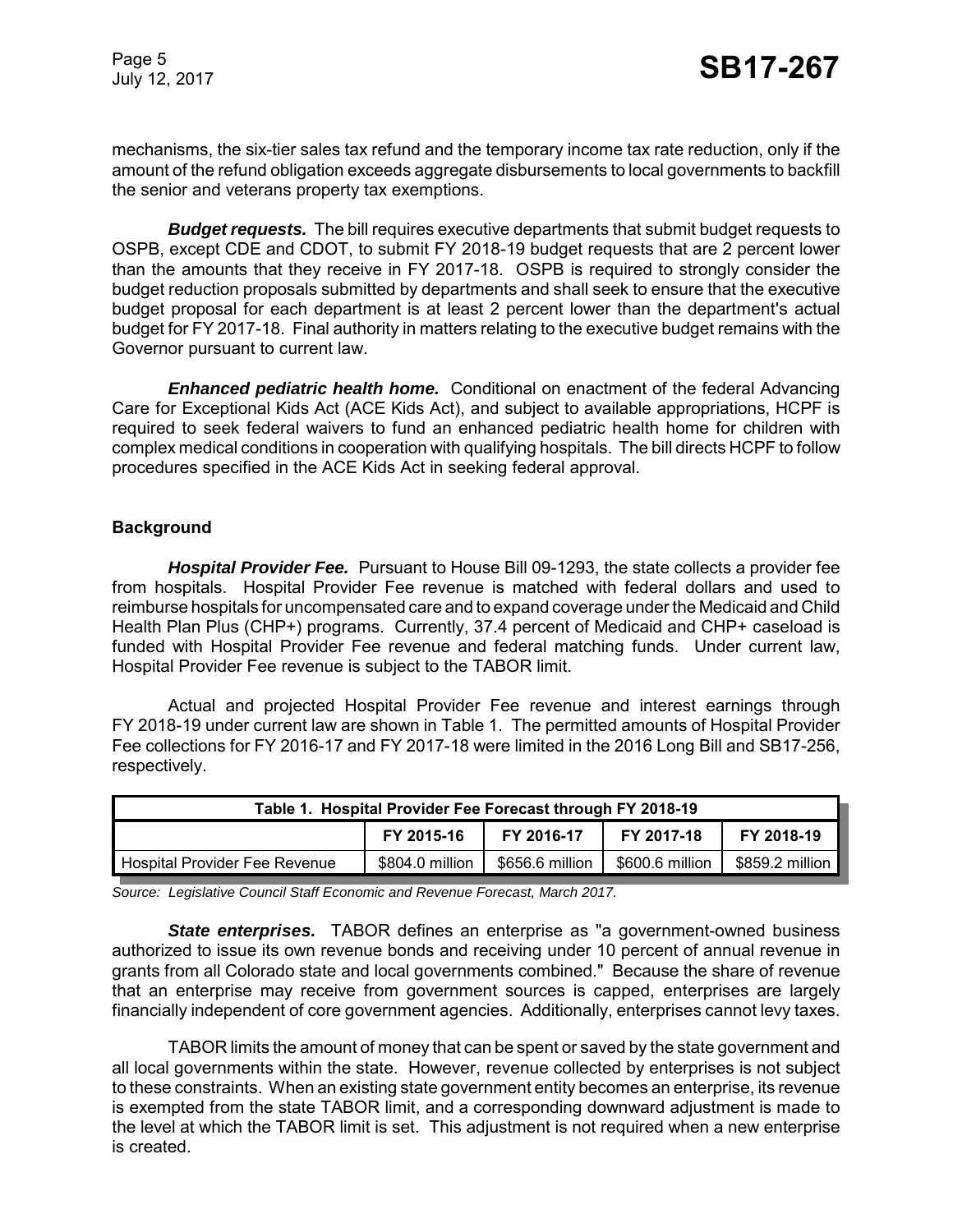*Lease-purchase agreements.* The state enters into lease-purchase agreements using financial instruments called certificates of participation (COPs). In this type of lease-purchase agreement, the state transfers its interests in a property to a lessor in exchange for cash and then leases the property back through annual lease payments. The lessor assigns its interests to a trustee, usually a commercial bank, who holds the title to the property, collects lease payments from the state, and makes payments to the investors. The state renews the lease each year and makes annual payments authorized through the Long Bill. The interest rate paid by the state is fixed and depends on market conditions at the time COPs are priced for sale. When the lease ends, the state owns the facility at no or minimal additional cost.

*Medicaid copayments.* Medicaid copayments are set in rules promulgated by HCPF and are subject to certain restrictions under federal law. Most significantly, total copayments paid by a recipient may not exceed 5 percent of the recipient's income. Under this requirement, copayments are not collected from recipients with no income.

Copayments for pharmaceuticals differ by client circumstances but averaged \$1.27 in FY 2015-16. Copayments for outpatient services and non-emergency services received at emergency facilities were \$3.00. Copayments for outpatient services are capped at \$4.00 under federal law and regulations, while copayments for pharmaceuticals and non-emergency services received at emergency facilities may be doubled without exceeding federal maximums.

*Marijuana taxes.* Retail (recreational or non-medical) marijuana is subject to three state taxes. Two of these are sales taxes assessed when marijuana is sold to a consumer. Like most tangible personal property, retail marijuana is subject to the 2.9 percent state sales tax. Revenue from the state sales tax is subject to TABOR. Additionally, retail marijuana is subject to a special sales tax approved by voters as a component of Proposition AA in 2013. This tax is currently assessed at a rate of 10 percent, but voters have authorized the General Assembly to raise or lower the rate without further voter approval so long as it does not exceed 15 percent. Under current law, the rate of the special sales tax is scheduled to fall to 8 percent beginning in FY 2017-18. Revenue from the special sales tax is exempt from TABOR as a voter-approved revenue change.

Revenue from the 2.9 percent state sales tax on retail marijuana is collected in the MTCF. Revenue from the special sales tax is collected in the General Fund and transferred to the MTCF upon receipt. Revenue credited to the MTCF is spent in arrears; for example, revenue credited to the fund in FY 2016-17 is subject to appropriation by the General Assembly during the 2017 legislative session and expended to fund programs in FY 2017-18.

*Business personal property tax.* Unless they have adopted a specific exemption, local governments collect taxes on business personal property. Personal property generally includes machinery and equipment that is used by a business. Business personal property taxes are paid to counties and revenue from the tax is distributed by county treasurers to the appropriate taxing jurisdictions. Business personal property that spans multiple counties, such as railroads, pipelines, and utilities, are assessed by the Division of Property Taxation in the Department of Local Affairs. The division allocates these property values to different areas of the state.

*TABOR refund mechanisms.* For fiscal years when state revenue subject to TABOR exceeds the TABOR limit (Referendum C cap), the state is required to set aside the excess and issue refunds to taxpayers in the following fiscal year. The refund obligation also includes underrefunds of and other adjustments to previous TABOR refunds. TABOR allows the state to use any reasonable method for refunds. Under current law, two mechanisms exist. When the refund obligation is sufficiently large, the state income tax rate is temporarily reduced from 4.63 percent to 4.50 percent. Other than the amount refunded through the temporary income tax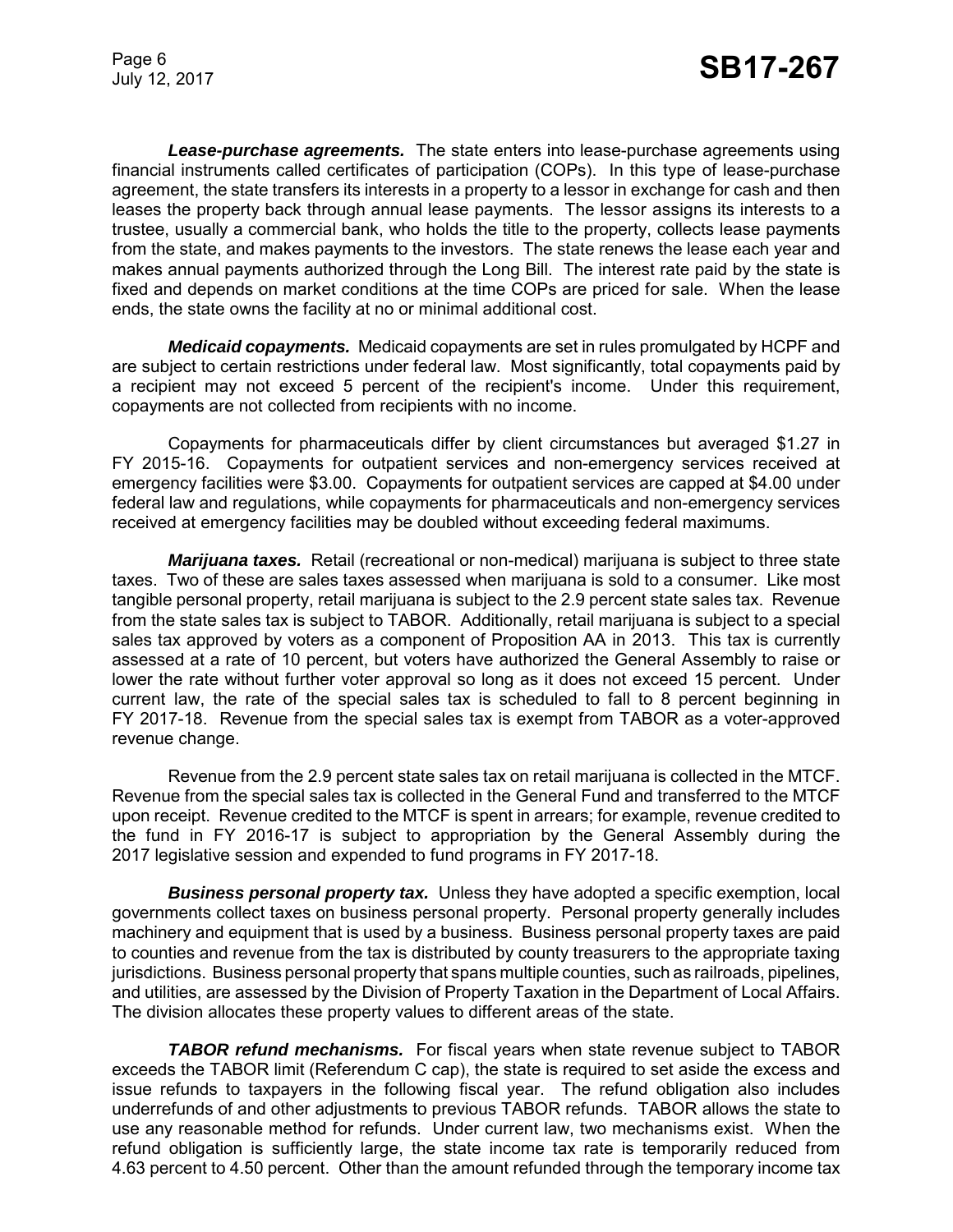Page 7

rate reduction, all refunds are administered through a tiered sales tax refund available on annual income tax returns. Taxpayers are allowed to claim refund amounts in tiers according to their adjusted gross income, and per taxpayer refund amounts are set in order to approximate the amount of the total refund obligation.

*Senior homestead exemption and disabled veterans property tax exemption.* The Colorado Constitution allows a property tax exemption to qualifying seniors and disabled veterans. Currently, state policy is set so that 50 percent of the first \$200,000 of a senior or disabled veteran's home is exempt from taxation. The General Assembly is constitutionally empowered to adjust the \$200,000 threshold for the exemption, and this was set to \$0 during tax years 2003 to 2005 and 2009 to 2011. The state is required to reimburse local governments for lost property tax revenue attributable to the exemptions. Actual and projected state expenditures for reimbursements are presented in Table 2.

| Table 2. State Expenditures for Senior and Disabled Veterans Exemptions through FY 2019-20 |                                                                                                                          |                                |                                |                                |  |
|--------------------------------------------------------------------------------------------|--------------------------------------------------------------------------------------------------------------------------|--------------------------------|--------------------------------|--------------------------------|--|
|                                                                                            | FY 2017-18<br>FY 2018-19<br>FY 2019-20<br>FY 2016-17<br>tax year 2017<br>tax year 2018<br>tax year 2019<br>tax year 2016 |                                |                                |                                |  |
| Senior Homestead Exemption<br><b>Disabled Veterans Exemption</b>                           | \$133.1 million<br>2.9 million                                                                                           | \$144.8 million<br>3.3 million | \$157.2 million<br>3.5 million | \$171.2 million<br>3.8 million |  |
| <b>Total State Expenditures</b>                                                            | \$136.0 million                                                                                                          | \$148.0 million                | \$160.7 million                | \$175.0 million                |  |

*Source: Legislative Council Staff Economic and Revenue Forecast, March 2017. Totals may not sum due to rounding.*

*Statutory transfers.* Senate Bill 17-262 amends transfers previously authorized by Senate Bill 09-228. Pursuant to SB17-262, these transfers are scheduled as follows:

- for FY 2017-18, \$79.0 million to the HUTF;
- for FY 2018-19, \$160.0 million to the HUTF and \$60.0 million to the CCF; and
- for FY 2019-20, \$160.0 million to the HUTF and \$60.0 million to the CCF.

*Advancing Care for Exceptional (ACE) Kids Act.* First introduced in Congress in 2015, the ACE Kids Act proposes changes to the coordination of health care for children with complex medical conditions who receive health care coverage through Medicaid. Under the act, states would be authorized to coordinate care through medical homes providing comprehensive health services. The ACE Kids Act has not yet been enacted at the federal level.

#### **State Revenue**

The bill increases state revenue by the amounts shown in Table 3. The impacts presented are described in detail below.

| Table 3. State Revenue through FY 2019-20 under SB17-267*                         |                              |                                             |                              |  |  |  |
|-----------------------------------------------------------------------------------|------------------------------|---------------------------------------------|------------------------------|--|--|--|
| FY 2018-19<br>FY 2019-20<br>FY 2017-18                                            |                              |                                             |                              |  |  |  |
| Repeal of SB17-256<br>Healthcare Affordability Fee Cash Fund <sup>1</sup>         | \$264,100,000<br>264,100,000 |                                             |                              |  |  |  |
| <b>Lease-Purchase Agreements</b><br>State Highway Fund<br>Departmental Cash Funds |                              | \$500,000,000<br>380,000,000<br>120,000,000 | \$500,000,000<br>500,000,000 |  |  |  |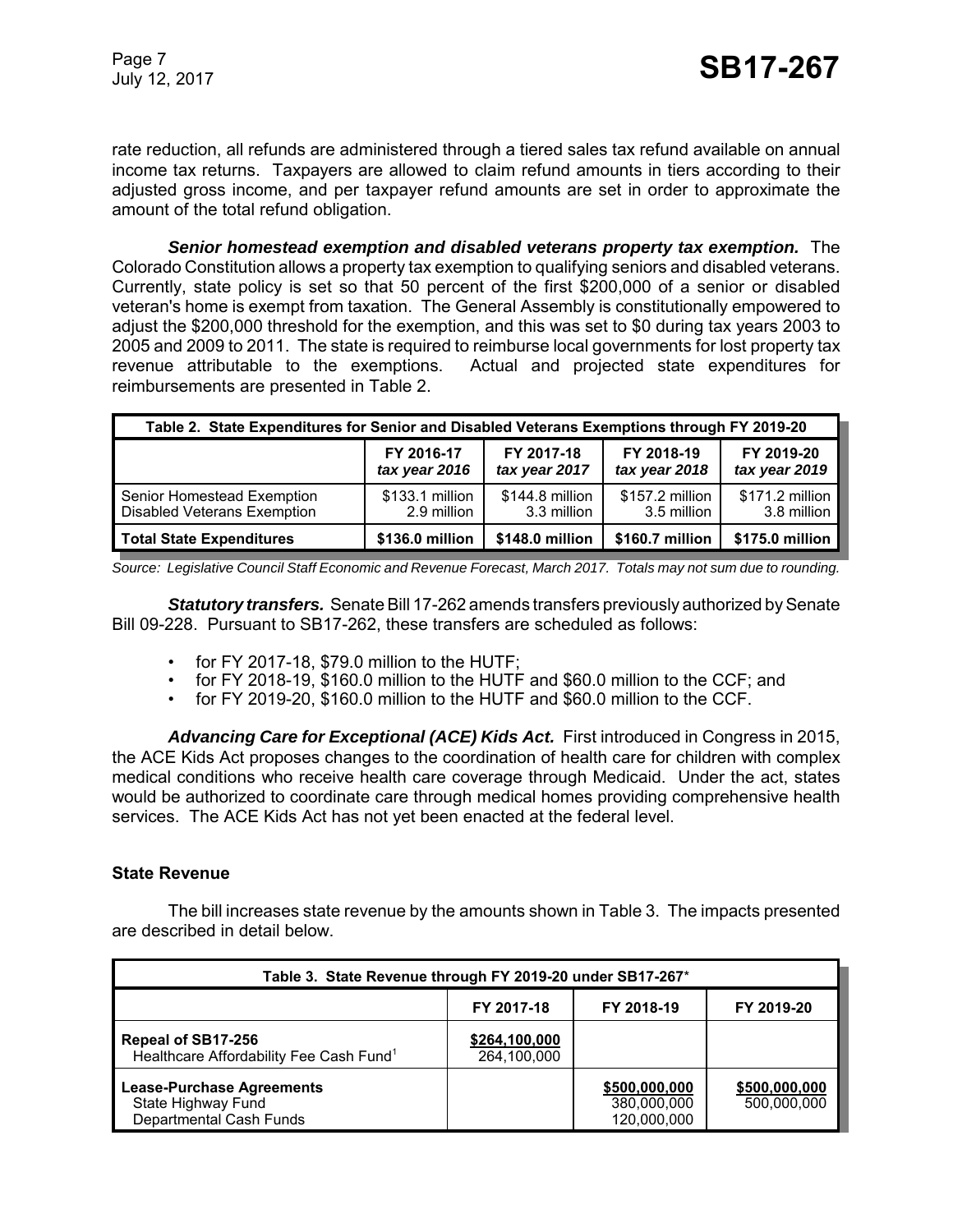| Table 3. State Revenue through FY 2019-20 under SB17-267* (Cont.)                                                                                                             |                                                            |                                                                           |                                                              |  |  |
|-------------------------------------------------------------------------------------------------------------------------------------------------------------------------------|------------------------------------------------------------|---------------------------------------------------------------------------|--------------------------------------------------------------|--|--|
|                                                                                                                                                                               | FY 2017-18                                                 | FY 2018-19                                                                | FY 2019-20                                                   |  |  |
| <b>Marijuana Taxes</b>                                                                                                                                                        | \$39,892,603                                               | \$44,187,163                                                              | \$45,970,802                                                 |  |  |
| General Fund (Special Tax Increased to 15%)                                                                                                                                   | 70,026,375                                                 | 77,564,927                                                                | 80,695,879                                                   |  |  |
| Marijuana Tax Cash Fund (2.9% Sales Tax)                                                                                                                                      | (30,133,772)                                               | (33,377,764)                                                              | (34, 725, 077)                                               |  |  |
| <b>Business Personal Property Tax Credits</b>                                                                                                                                 |                                                            | (\$9,794,009)                                                             | (\$19,950,727)                                               |  |  |
| General Fund (Repeal Existing Credit)                                                                                                                                         |                                                            | 180.616                                                                   | 185.622                                                      |  |  |
| General Fund (Authorize Expanded Credit)                                                                                                                                      |                                                            | (9,974,625)                                                               | (20, 136, 349)                                               |  |  |
| <b>Conservation Easement Nonrefundability</b>                                                                                                                                 | \$2,523,360                                                | \$4,937,008                                                               | \$2,413,648                                                  |  |  |
| <b>General Fund</b>                                                                                                                                                           | 2,523,360                                                  | 4,937,008                                                                 | 2,413,648                                                    |  |  |
| <b>Total State Revenue</b><br>General Fund<br>State Highway Fund<br>Healthcare Affordability Fee Cash Fund <sup>1</sup><br>Marijuana Tax Cash Fund<br>Departmental Cash Funds | \$306,515,962<br>72.549.734<br>264,100,000<br>(30,133,772) | \$539,330,162<br>72,707,926<br>380,000,000<br>(33,377,764)<br>120,000,000 | \$528,433,723<br>63,158,800<br>500,000,000<br>(34, 725, 077) |  |  |

*\*Totals may not sum due to rounding.*

<sup>1</sup> Revenue to the Healthcare Affordability and Sustainability Fee Cash Fund is presented relative to current law revenue to the Hospital Provider Fee Cash Fund, and revenue to the Hospital Provider Fee cash fund is not shown.

*Repeal of Senate Bill 17-256.* This bill repeals SB17-256, which constrained Hospital Provider Fee collections by \$264.1 million in FY 2017-18. Relative to Hospital Provider Fee Cash Fund revenue that would otherwise be collected, the bill increases Healthcare Affordability and Sustainability Fee Cash Fund revenue by \$264.1 million in FY 2017-18 only.

*Lease-purchase agreements.* Beginning in FY 2018-19, state revenue will increase from the sale of COPs through the execution of lease-purchase agreements. The amount of new revenue is expected to total \$500.0 million for each of four fiscal years between FY 2018-19 and FY 2021-22. For FY 2018-19 only, \$120.0 million is allocated for capital projects and \$380.0 million is deposited in the SHF. The amount allocated for capital projects is assumed to be deposited in cash funds for the affected agency or higher education institution; the specific cash funds affected are unknown at this time. For FY 2019-20, FY 2020-21, and FY 2021-22, the bill increases SHF revenue by \$500.0 million.

*Marijuana taxes.* Effective in FY 2017-18, the bill exempts retail marijuana from the 2.9 percent state sales tax. The exemption is expected to reduce MTCF revenue by \$30.1 million in FY 2017-18 and \$33.4 million in FY 2018-19.

Effective in FY 2017-18, the bill increases the retail marijuana special sales tax rate from 8 percent to 15 percent, and increases the state allocation of retail marijuana special sales tax revenue from 85 percent to 90 percent. These provisions are expected to increase General Fund revenue by \$70.0 million in FY 2017-18 and \$77.6 million in FY 2018-19. Portions of this revenue are transferred to the MTCF and the SPSF as described in the state transfers section, below.

Estimates for marijuana tax revenue are based on the March 2017 Legislative Council Staff forecast and do not incorporate assumptions for changes in purchaser behavior resulting from the increased tax rate. To the extent that consumers respond to the increase by reducing retail marijuana consumption, the revenue impact presented in this fiscal note is overstated.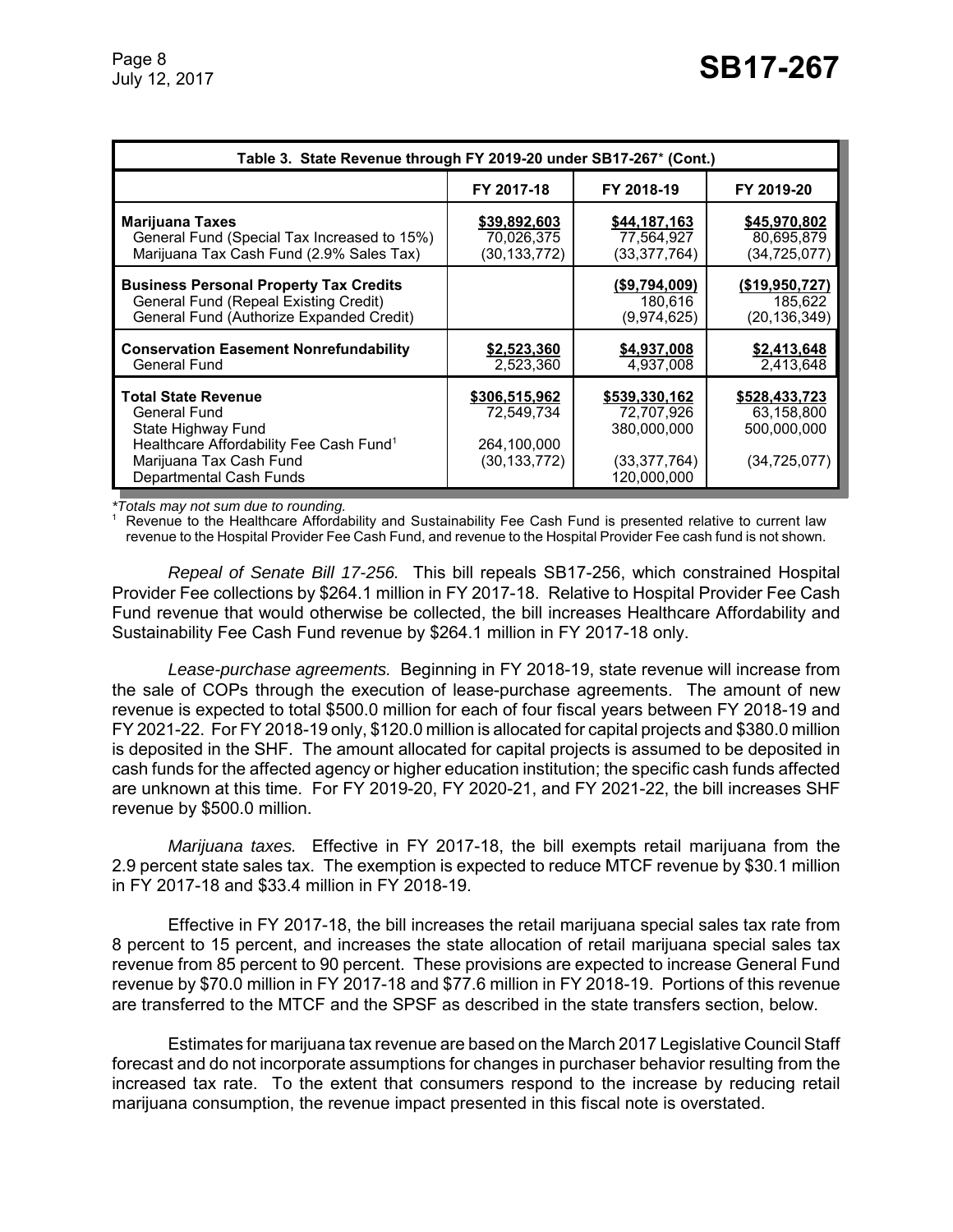*Income tax credits for business personal property tax paid.* Under current law, a state income tax credit is available for businesses with less than \$15,000 in personal property. The bill repeals this credit after tax year 2018, one year before the credit is scheduled to repeal under current law. Repealing the existing credit is expected to increase General Fund revenue by \$366,000 in tax year 2019. This estimate is based on the amount of credit claimed for tax year 2015, grown annually by the 2016 Legislative Council Staff forecast for nonresidential property values. The estimate reflects an 8.7 percent utilization rate based on county-level property tax data reported for 2015.

Beginning in tax year 2019, the bill authorizes an expanded state income tax credit available to all locally-assessed businesses that pay business personal property tax. This credit is expected to reduce General Fund revenue by \$10.0 million in FY 2018-19 and \$20.1 million in FY 2019-20. The estimate for FY 2018-19 represents a half-year impact on an accrual accounting basis. Estimates are based on 2015 property tax data reported by county assessors, grown annually by the forecast for nonresidential property values. Relative to the current credit, this fiscal note assumes a higher rate of utilization for the new credit based on the assumption that a larger credit will be more attractive to businesses, and that larger eligible businesses are able to access additional tax preparation resources. Specifically, these rates of utilization are assumed:

- for taxpayers with less than \$15,000 in business personal property, 8.7 percent;
- for taxpayers with between \$15,000 and \$50,000 in business personal property, 50 percent; and
- for taxpayers with greater than \$50,000 in business personal property, 100 percent.

*Conservation easement income tax credit refundability.* General Fund revenue is expected to increase by \$2.5 million in FY 2017-18 and \$4.9 million in FY 2018-19 because the conservation easement income tax credit is expected to become nonrefundable in these years. Under current law, part of the gross conservation easement income tax credit becomes refundable during tax years following fiscal years for which the state incurs a TABOR surplus. Taxpayers claiming a conservation easement credit, or carrying forward credit from prior tax years, receive up to \$50,000 as a refundable credit in tax years following fiscal years for which the state incurs a TABOR refund obligation. Under current law, the tax credit is expected to be refundable in both tax years 2018 and 2019. Under the bill, state revenue subject to TABOR is expected to be reduced below the Referendum C cap, and the tax credit is expected not to be refundable. The revenue estimate for FY 2017-18 assumes a half-year impact for tax year 2018 on an accrual accounting basis.

| Table 4. State Transfers under SB17-267*                                                                                                       |                                                                    |                                                    |                                                    |  |  |  |
|------------------------------------------------------------------------------------------------------------------------------------------------|--------------------------------------------------------------------|----------------------------------------------------|----------------------------------------------------|--|--|--|
|                                                                                                                                                | FY 2018-19<br>FY 2017-18<br>FY 2019-20                             |                                                    |                                                    |  |  |  |
| <b>Transfers under Current Law</b><br><b>General Fund</b><br><b>Highway Users Tax Fund</b><br>Marijuana Tax Cash Fund                          | (\$150.1 million)<br>79.0 million<br>71.1 million                  | (\$238.7 million)<br>160.0 million<br>78.7 million | (\$241.9 million)<br>160.0 million<br>81.9 million |  |  |  |
| Transfers under SB17-267<br><b>General Fund</b><br><b>Highway Users Tax Fund</b><br>Marijuana Tax Cash Fund<br><b>State Public School Fund</b> | (\$210.4 million)<br>79.0 million<br>101.4 million<br>30.0 million | (\$132.0 million)<br>112.3 million<br>19.7 million | (\$137.3 million)<br>116.8 million<br>20.5 million |  |  |  |

*State transfers.* The bill's effects on state transfers relative to current law are summarized in Table 4. The impacts presented are described in detail below.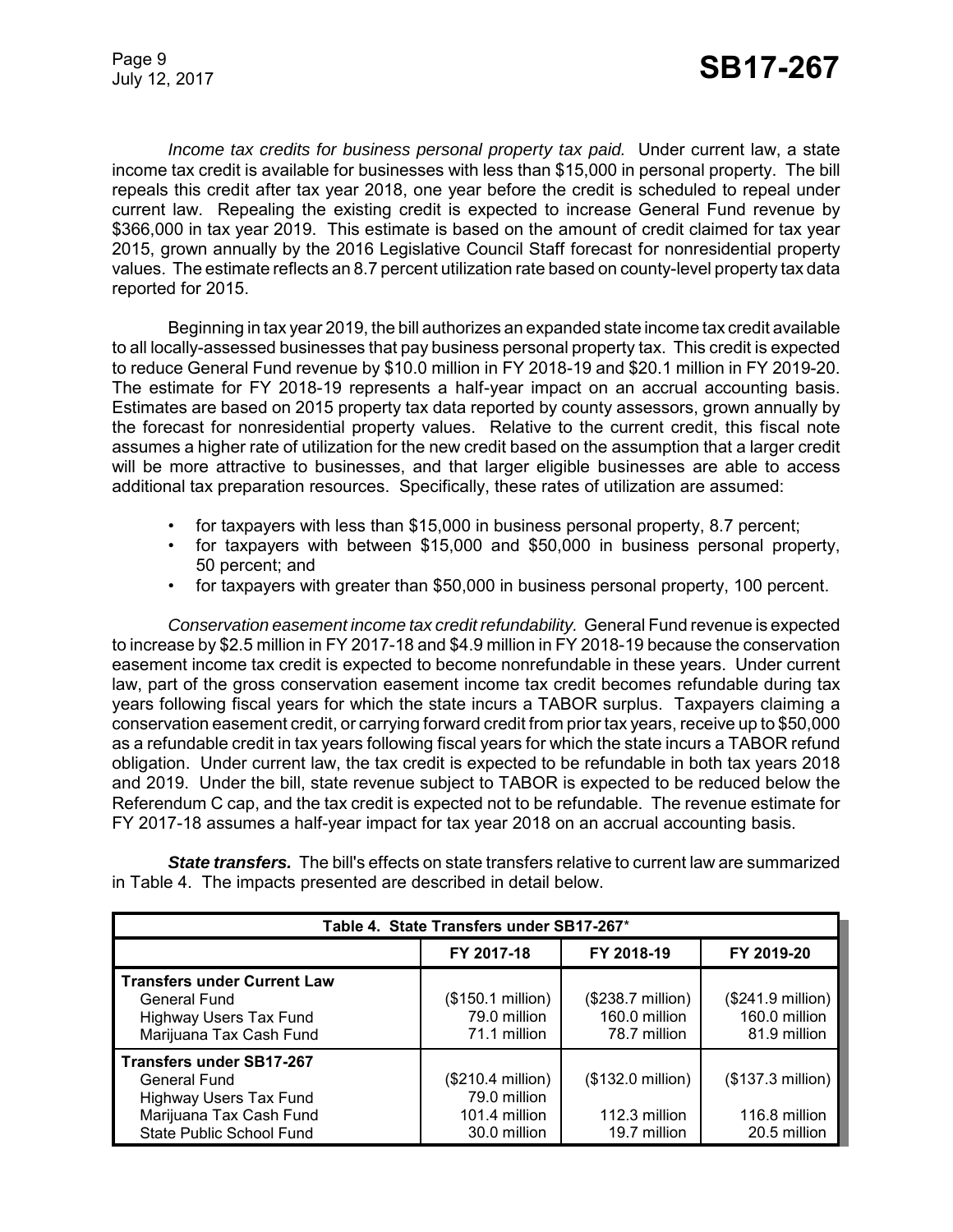| Table 4. State Transfers under SB17-267 * (Cont.)                                                                                                   |                  |                                              |                                    |  |  |  |
|-----------------------------------------------------------------------------------------------------------------------------------------------------|------------------|----------------------------------------------|------------------------------------|--|--|--|
| FY 2017-18<br>FY 2018-19<br>FY 2019-20                                                                                                              |                  |                                              |                                    |  |  |  |
| <b>Change to Transfers under SB17-267</b><br><b>General Fund</b><br><b>Highway Users Tax Fund</b>                                                   | (\$60.3 million) | \$106.7 million<br>$(160.0 \text{ million})$ | \$104.6 million<br>(160.0 million) |  |  |  |
| 34.9 million<br>33.6 million<br>Marijuana Tax Cash Fund<br>30.3 million<br>20.5 million<br>30.0 million<br>19.7 million<br>State Public School Fund |                  |                                              |                                    |  |  |  |

*Marijuana Tax Cash Fund.* Under current law, the state share of the retail marijuana special sales tax is credited to the General Fund and transferred to the MTCF. Based on the March 2017 Legislative Council Staff forecast, transfers are expected to equal \$71.1 million in FY 2017-18 and \$78.7 million in FY 2018-19. The bill increases the special sales tax rate from 8 percent to 15 percent, increases the state share from 85 percent to 90 percent, and decreases the portion of the state share transferred to the MTCF from 100 percent to 71.85 percent. The net impact of these changes is a 42.6 percent increase in the amount of the transfer.

*State Public School Fund.* For FY 2017-18 only, the bill transfers \$30.0 million from the General Fund to the SPSF. For FY 2018-19 and subsequent years, this transfer is equal to 12.59 percent of the state share of retail marijuana special sales tax revenue. This amount is estimated at \$19.7 million in FY 2018-19 and \$20.5 million in FY 2019-20.

*Highway Users Tax Fund.* The bill repeals General Fund transfers to the HUTF scheduled in FY 2018-19 and FY 2019-20 under SB17-262. In each year, the amount of the transfer scheduled under current law is \$160.0 million. Revenue transferred to the HUTF is paid to the SHF.

### **TABOR Impact**

This bill eliminates the \$288.6 million TABOR refund obligation expected to be set aside in the budget for FY 2018-19 under current law. Table 5 presents the effects of the bill on state revenue subject to TABOR and the Referendum C cap. These are described in detail below.

| Table 5. TABOR Impact of SB17-267*                                                                                                                                                                                                    |                                                                                  |                                                                            |  |  |  |
|---------------------------------------------------------------------------------------------------------------------------------------------------------------------------------------------------------------------------------------|----------------------------------------------------------------------------------|----------------------------------------------------------------------------|--|--|--|
|                                                                                                                                                                                                                                       | FY 2017-18                                                                       | FY 2018-19                                                                 |  |  |  |
| <b>TABOR Situation under Current Law</b><br>State Revenue Subject to TABOR<br>Referendum C Cap<br>Revenue Above (Below) Referendum C Cap                                                                                              | \$13,884.6 million<br>13,884.6 million                                           | \$14,825.8 million<br>14,537.2 million<br>288.6 million                    |  |  |  |
| <b>Changes to TABOR Computation under SB17-267</b><br>General Fund Revenue Subject to TABOR<br><b>Conservation Easement Credit Nonrefundability</b><br>Repeal Existing BPPT Income Tax Credit<br>Authorize New BBPT Income Tax Credit | \$2.5 million<br>2.5 million                                                     | $($4.9$ million)<br>4.9 million<br>0.2 million<br>$(10.0 \text{ million})$ |  |  |  |
| Cash Fund Revenue Subject to TABOR<br>Repeal of Hospital Provider Fee<br><b>Enterprise Expenditures to HCPF</b><br>Retail Marijuana Sales Tax Exemption                                                                               | $(615.0 \text{ million})$<br>(600.6 million)<br>15.7 million<br>$(30.1$ million) | (876.9 million)<br>(859.2 million)<br>15.7 million<br>$(33.4$ million)     |  |  |  |
| Adjustment to Referendum C Cap                                                                                                                                                                                                        | (200.0 million)                                                                  | (209.4 million)                                                            |  |  |  |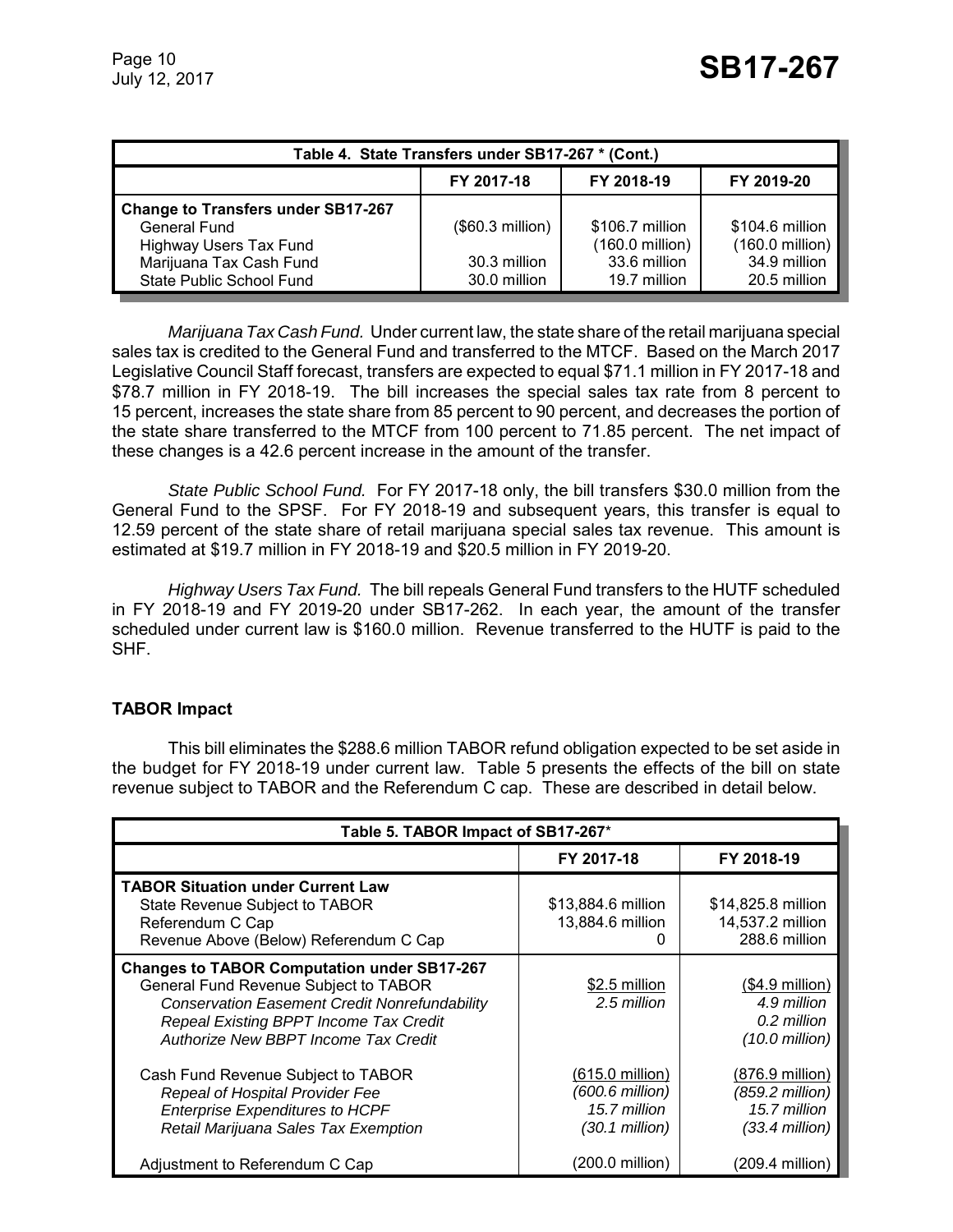| Table 5. TABOR Impact of SB17-267* (Cont.)                                                                                            |                                                           |                                                           |  |  |  |  |
|---------------------------------------------------------------------------------------------------------------------------------------|-----------------------------------------------------------|-----------------------------------------------------------|--|--|--|--|
| FY 2017-18<br>FY 2018-19                                                                                                              |                                                           |                                                           |  |  |  |  |
| <b>State TABOR Situation under SB17-267</b><br>State Revenue Subject to TABOR<br>Referendum C Cap<br>Revenue (Below) Referendum C Cap | \$13,272.1 million<br>13,684.6 million<br>(412.5 million) | \$13,944.1 million<br>14,327.8 million<br>(383.7 million) |  |  |  |  |
| <b>Change from Current Law</b><br>State Revenue Subject to TABOR<br>Referendum C Cap<br>Revenue Relative to Referendum C Cap          | (\$612.5 million)<br>(200.0 million)<br>(412.5 million)   | (\$881.7 million)<br>(209.4 million)<br>(672.3 million)   |  |  |  |  |

*\*Totals may not sum due to rounding.*

**State revenue subject to TABOR.** The bill is expected to reduce state revenue subject to TABOR by \$612.5 million in FY 2017-18 and \$881.7 million in FY 2018-19.

*General Fund revenue.* General Fund revenue subject to TABOR will increase by \$2.5 million in FY 2017-18 and decrease by \$4.9 million in FY 2018-19. In both years, state income tax revenue is expected to increase because the bill results in the conservation easement income tax credit remaining nonrefundable in tax years 2018 and 2019. In FY 2018-19 only, this effect is expected to be more than offset by the net impact of repealing the existing credit for business personal property tax paid and authorizing the expanded credit in the bill.

*Cash fund revenue.* Repeal of the existing Hospital Provider Fee removes fee revenue from the state's current TABOR computation. Consistent with the forecast in Table 1, this effect is estimated to reduce state revenue subject to TABOR by \$600.6 million in FY 2017-18 and \$859.2 million in FY 2018-19. The reduction is partially offset by the amount of enterprise revenue assumed to be spent on other HCPF programs under SB17-267. The bill permits the expenditure of enterprise fee revenue to offset lost federal matching moneys for HCPF programs. This amount is estimated at \$15.7 million annually, which would be moved across TABOR district boundaries and would remain subject to TABOR under the bill.

Exempting retail marijuana from the state sales tax is expected to reduce MTCF revenue subject to TABOR by \$30.1 million in FY 2017-18 and by \$33.4 million in FY 2018-19. Additional revenue collected from the special sales tax is exempt from TABOR as a voter-approved revenue change.

Revenue from lease-purchase agreements is exempt from TABOR as a property sale.

*Referendum C Cap.* The bill makes a downward adjustment to the Referendum C cap. The amount of the adjustment is specified at \$200.0 million in FY 2017-18, and is effectively grown thereafter by the inflation and population growth adjustments applied to the total cap each year. Based on projections for inflation and population adjustment factors, the bill is expected to reduce the cap by \$209.4 million in FY 2018-19 relative to current law.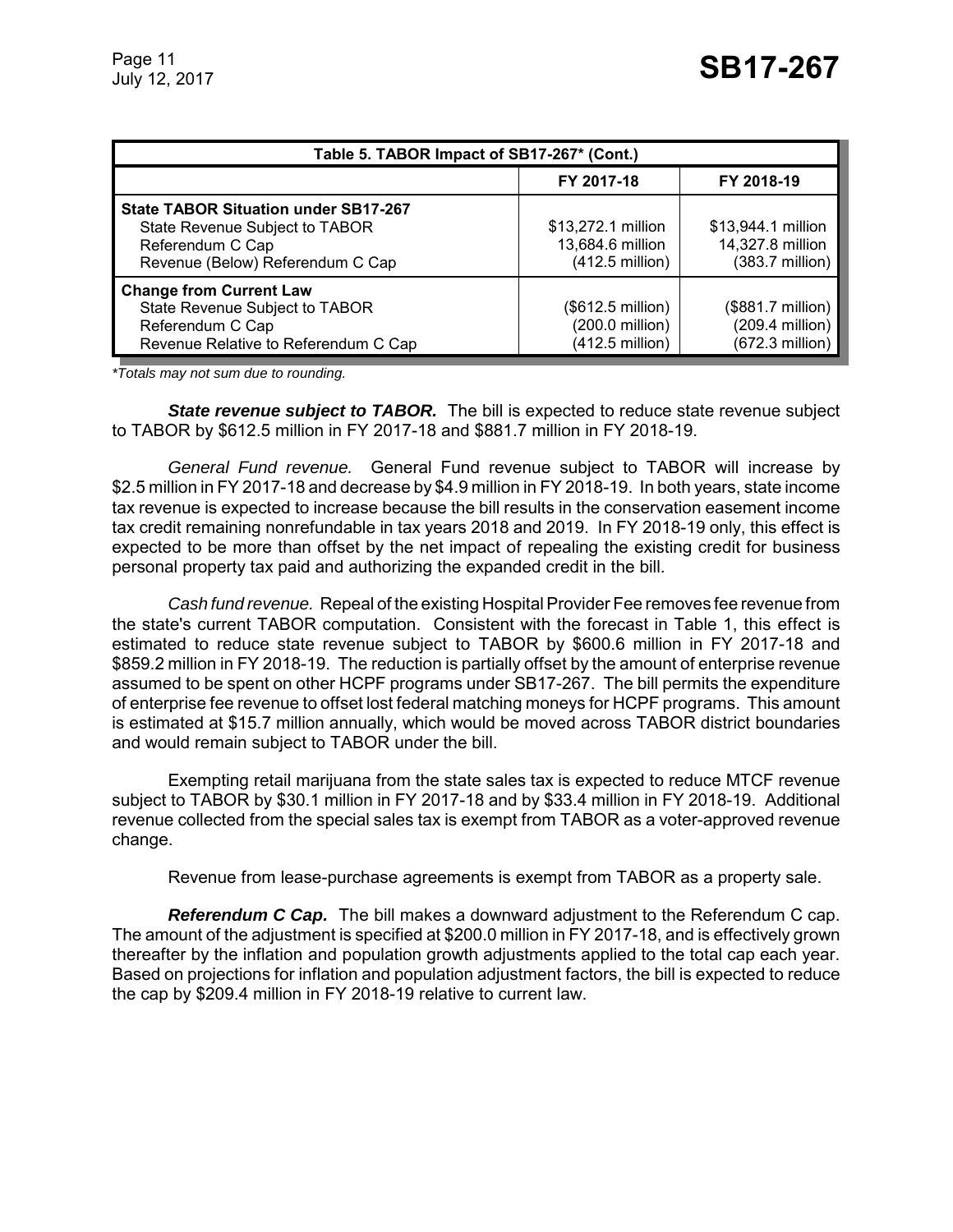*TABOR refund mechanisms.* The bill decrees that reimbursements paid to local governments for their property tax revenue losses attributable to the senior homestead exemption and the disabled veterans property tax exemption constitute a TABOR refund mechanism in years when the state administers a refund obligation. Reimbursements for these exemptions supplant the six-tier sales tax refund as the first refund mechanism triggered when a TABOR refund is administered. Based on the forecast in Table 2, revenue collected in excess of the Referendum C cap, up to \$160.7 million in FY 2017-18 and up to \$175.0 million in FY 2018-19, is refunded via reimbursements to local governments. Revenue that exceeds the Referendum C cap by more than this amount is refunded by the mechanisms in current law.

Under the bill, the state is not expected to refund a TABOR surplus for either FY 2017-18 or FY 2018-19. Fiscal years beyond FY 2018-19 are not estimated.

#### **State Expenditures**

The bill increases state expenditures by the amounts shown in Table 6. Expenditures of proceeds from COP sales for transportation and capital construction projects will occur when authorized by the Transportation Commission and the CDC and, as such, are omitted from Table 6. Expenditures from the Healthcare Affordability and Sustainability Fee Cash Fund are presented relative to current law expenditures from the Hospital Provider Fee Cash Fund, and expenditures from the Hospital Provider Fee Cash Fund are not shown. The impacts presented are described in detail below.

| Table 6. State Expenditures through FY 2019-20 under SB17-267*                                                           |                              |                                                          |                                                           |                                                           |  |
|--------------------------------------------------------------------------------------------------------------------------|------------------------------|----------------------------------------------------------|-----------------------------------------------------------|-----------------------------------------------------------|--|
|                                                                                                                          | FY 2016-17<br>(current year) | FY 2017-18                                               | FY 2018-19                                                | FY 2019-20                                                |  |
| Repeal of SB17-256<br>Healthcare Affordability Fee Fund<br><b>Federal Funds</b>                                          |                              | \$528,200,000<br>264,100,000<br>264,100,000              |                                                           |                                                           |  |
| <b>Medicaid Copayments</b><br><b>General Fund</b><br>Healthcare Affordability Fee Fund<br><b>Federal Funds</b>           |                              | ( \$1,818,901)<br>(320, 035)<br>(64, 835)<br>(1,434,031) | ( \$4,365,362)<br>(768, 082)<br>(155, 605)<br>(3,441,675) | ( \$4,801,898)<br>(844, 890)<br>(171, 165)<br>(3,785,842) |  |
| Lease Payments <sup>1</sup><br>General Fund<br>State Highway Fund                                                        |                              |                                                          | \$37,500,000<br>9,000,000<br>28,500,000                   | \$75,000,000<br>25,000,000<br>50,000,000                  |  |
| Controlled Maintenance <sup>2</sup><br><b>Other Cash Funds</b>                                                           |                              |                                                          | \$113,852,921<br>113,852,921                              |                                                           |  |
| K-12 School Funding<br><b>SPSF - Rural Schools</b><br>SPSF - Total Program and CSI                                       |                              | \$30,000,000<br>30,000,000                               | \$19,680,653<br>19,680,653                                | \$20,475,074<br>20,475,074                                |  |
| Tax Policy Implementation <sup>3</sup><br><b>General Fund</b><br>FTF <sup>3</sup><br><b>Centrally Appropriated Costs</b> | \$3,750<br>3,750             |                                                          |                                                           | \$63,629<br>53,064<br>$0.6$ FTE<br>10,566                 |  |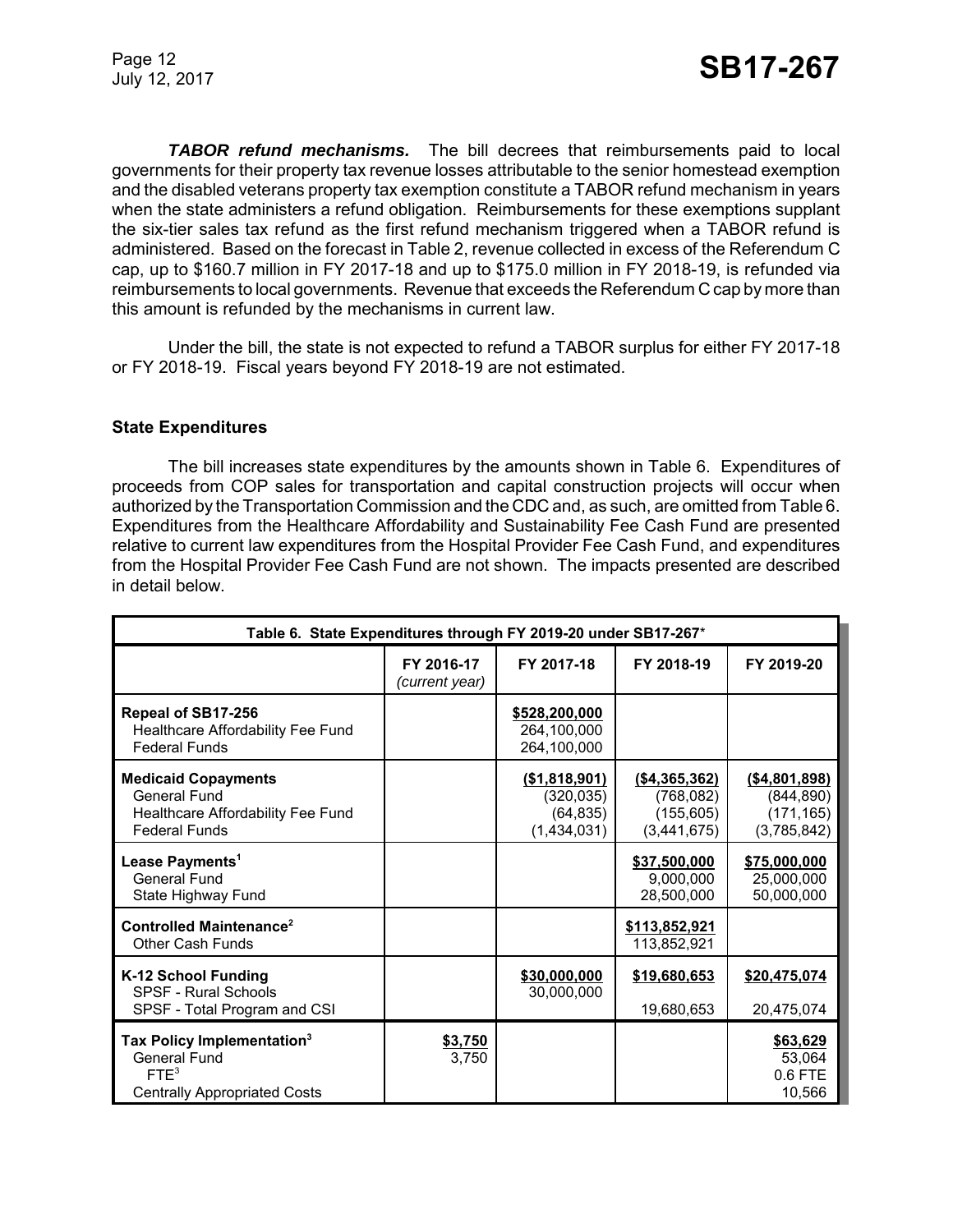| Table 6. State Expenditures through FY 2019-20 under SB17-267 (Cont)*                                                                                                                                                                                                             |                              |                                                                         |                                                                                                    |                                                                                                            |  |
|-----------------------------------------------------------------------------------------------------------------------------------------------------------------------------------------------------------------------------------------------------------------------------------|------------------------------|-------------------------------------------------------------------------|----------------------------------------------------------------------------------------------------|------------------------------------------------------------------------------------------------------------|--|
|                                                                                                                                                                                                                                                                                   | FY 2016-17<br>(current year) | FY 2017-18                                                              | FY 2018-19                                                                                         | FY 2019-20                                                                                                 |  |
| <b>Total State Expenditures</b><br>General Fund<br><b>Healthcare Affordability Fee</b><br>Fund <sup>4</sup><br>State Highway Fund <sup>2</sup><br>State Public School Fund<br>Other Cash Funds<br><b>Federal Funds</b><br><b>Centrally Appropriated Costs</b><br>FTF <sup>3</sup> | \$3,750<br>3,750             | \$556,381,099<br>(320, 035)<br>264.035.165<br>30,000,000<br>262.665.969 | \$166,668,212<br>8,231,918<br>(155, 605)<br>28,500,000<br>19.680.653<br>113,852,921<br>(3,441,675) | \$90,736,805<br>24,208,173<br>(171, 165)<br>50,000,000<br>20.475.074<br>(3,785,842)<br>10,566<br>$0.6$ FTE |  |

*\*Totals may not sum due to rounding.*

<sup>1</sup> Lease payments are expected to reach \$150.0 million annually beginning in FY 2021-22. \$50.0 million will be paid from the SHF, and the remainder will be paid from the General Fund.

<sup>2</sup> The bill requires that \$113.9 million from COP proceeds be expended for controlled maintenance. Other COP proceeds will be expended for transportation and capital construction projects on a schedule determined by the Transportation Commission and the CDC.

<sup>3</sup> For FY 2020-21 and subsequent fiscal years, the Department of Revenue will require General Fund expenditures of \$120,634 and an allocation of 1.4 FTE.

<sup>4</sup> Expenditures from the Healthcare Affordability and Sustainability Fee Cash Fund are presented relative to current law expenditures from the Hospital Provider Fee Cash Fund, and expenditures from the Hospital Provider Fee cash fund are not shown.

*Colorado Healthcare Affordability and Sustainability Enterprise.* Expenditures expected to be paid from the Hospital Provider Fee Cash Fund under current law will be paid from the Healthcare Affordability and Sustainability Fee Cash Fund under the bill. Relative to Hospital Provider Fee expenditures under current law, expenditures from the cash fund are expected to increase by \$528.2 million in FY 2017-18 only, as fee revenue and corresponding federal matching funds will no longer be constrained as required under SB17-256. Expenditures will increase by \$264.1 million from each of the Healthcare Affordability and Sustainability Fee Cash Fund and federal funds.

*Administration.* Administrative expenditures for HCPF will be constrained according to a methodology developed by OSPB and the JBC Staff. To the extent that administrative costs are reduced, reimbursements to hospitals are expected to increase by a corresponding amount. Because the bill does not change the primary purpose or use of the enterprise fee compared with the existing Hospital Provider Fee, this fiscal note assumes that the enterprise portion of the bill entails no net impact on workload to the department and that all transition activities can be accomplished within existing appropriations. Technical changes to appropriations will be required to allow spending authority from the new cash fund. It is assumed that contracts for consultant services for the development of a health care delivery system reform incentive payments program will be addressed through the annual budget process.

*Medicaid copayments.* Beginning in 2018, the bill requires that copayments be doubled relative to their amounts for FY 2015-16, unless doubling the copayments would exceed their allowed maximum under federal law. Medicaid copayments are expected to increase by the amounts shown in Table 7. Additional copayments received by healthcare providers will offset the amounts required to be spent for medical services premiums from the General Fund, the Healthcare Affordability and Sustainability Fee Cash Fund, and federal funds by the amounts presented in Table 6.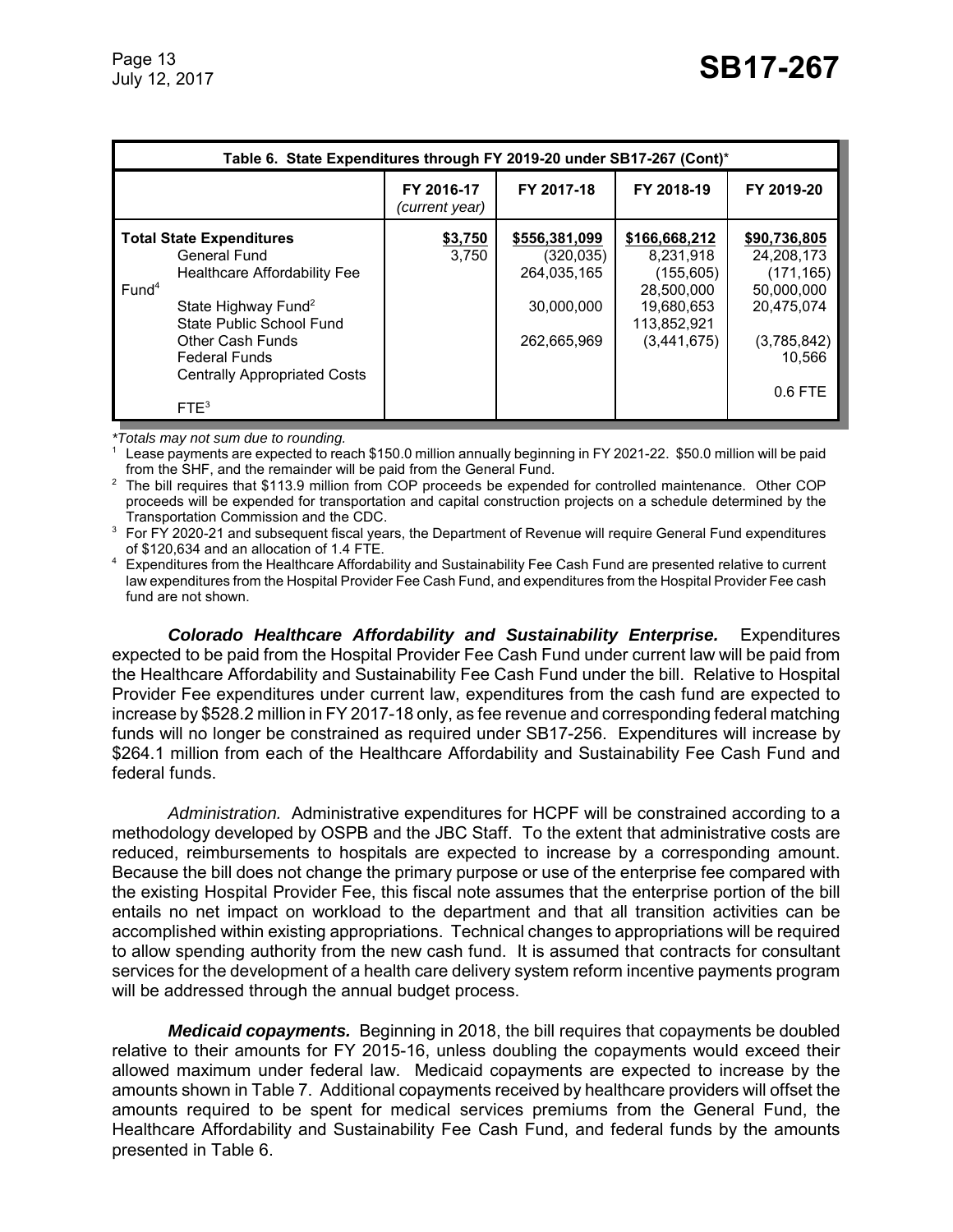| Table 7. Medicaid Copayments under SB17-267 |                         |                             |                                     |  |  |
|---------------------------------------------|-------------------------|-----------------------------|-------------------------------------|--|--|
|                                             | FY 2015-16<br>Copayment | <b>CY 2018</b><br>Copayment | FY 2018-19**<br><b>Expenditures</b> |  |  |
| Pharmaceuticals                             | $$1.27*$                | $$2.54*$                    | $($4.0$ million)                    |  |  |
| <b>Outpatient Services</b>                  | 3.00                    | 4.00                        | $(0.2 \text{ million})$             |  |  |
| Services at Emergency Facilities            | 3.00                    | 6.00                        | $(0.1$ million)                     |  |  |

\* *Average amounts.*

\*\* *First full year impact.*

Federal law and regulations exempt a significant portion of Medicaid recipients, accounting for 53.4 percent of pharmaceutical purchases, from paying copayments at or above the levels in current law. The estimates in this fiscal note anticipate that the bill has no expenditure impact attributable to services provided to these clients. Among clients for whom copayments are increased, the additional costs could decrease health care utilization. Future costs attributable to different utilization rates and consequent health outcomes are not estimated in this fiscal note.

*Lease payments.* Lease-purchase agreements will be executed in four \$500.0 million installments beginning in FY 2018-19. The state will be required to make lease payments beginning in FY 2018-19, and lease payments are expected to reach their maximum level, \$150.0 million annually, in FY 2021-22. For a given fiscal year, the first \$9.0 million in lease payments will be made from the General Fund or another available revenue source identified by the General Assembly. The next \$50.0 million will be made from the State Highway Fund. Any remaining payment amount, up to \$91.0 million, will be made from the General Fund or another available source. Beginning in FY 2021-22, annual expenditures for lease payments from the General Fund and the State Highway Fund are expected to total \$100.0 million and \$50.0 million, respectively.

*Transportation and capital construction projects.* Transportation and capital construction projects are funded from the SHF and departmental cash funds, respectively, at the discretion of the Transportation Commission and the General Assembly, particularly the CDC.

*State Highway Fund allocation.* Between FY 2018-19 and FY 2021-22, the bill makes \$1.8 billion available for transportation projects eligible for Tier 1 funding as ten-year development program projects. The specific projects funded will be determined by the Transportation Commission, subject to the requirement that at least 25 percent of funds, or \$450 million, be spent for projects in counties with fewer than 50,000 people as of July 2015.

*Capital construction allocation.* The bill requires that the first \$113,852,921 in COP proceeds allocated for capital construction be used for controlled maintenance as follows:

- \$13,006,081 for level I controlled maintenance;
- \$60,637,305 for level II controlled maintenance; and
- \$40,209,535 for level III controlled maintenance.

Any amount remaining after controlled maintenance allocations are paid, totaling up to \$6,147,079, may be expended for capital construction projects as prioritized by the CDC. Proceeds for controlled maintenance and capital construction projects will be deposited in the departmental cash fund associated with the project, and construction and maintenance expenditures will be paid from these funds.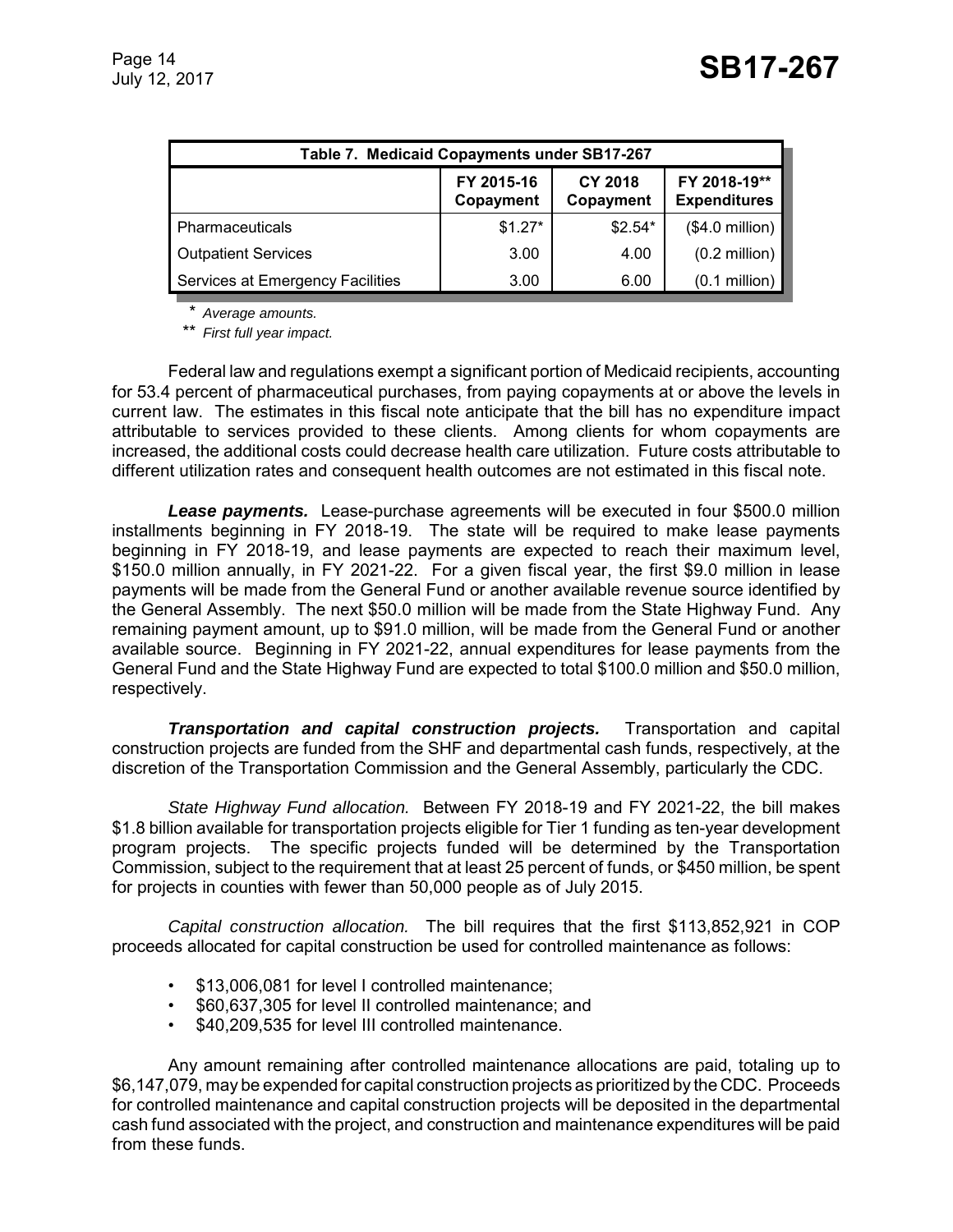*K-12 school funding.* Marijuana tax revenue deposited in the SPSF is required to be expended by CDE for K-12 school funding. In FY 2017-18, \$30.0 million will be allocated to rural school districts, with \$13.5 million paid to small rural school districts with fewer than 1,000 pupils and \$16.5 million paid to large rural school districts with between 1,000 and 6,500 pupils. Distributions to individual districts and schools will be made on a proportionate basis according to these districts' total funded pupil counts for the 2016-17 school year. In FY 2018-19 and subsequent fiscal years, marijuana tax revenue allocated to the SPSF will be expended for the state share of total program funding and for charter schools overseen by the CSI.

*Implementation of tax policy changes.* General Fund expenditures for the Department of Revenue (DOR) will increase by \$3,750 in the current FY 2016-17 in order to program changes to the retail marijuana special sales tax rate in the state's tax software system. Notification of marijuana retailers can be accomplished within existing appropriations.

Beginning in FY 2019-20, General Fund expenditures for DOR will increase in order to implement the business personal property tax credit in the bill. The department is expected to require call center personnel to assist taxpayers eligible for the credit. Additionally, departmental costs will increase for document management and form processing. Expenditures for DOR are summarized in Table 8. For FY 2019-20 and subsequent years, expenditures are based on the assumed rate of utilization of the new credit. To the extent that the utilization rate is different than expected, expenditures could be higher or lower than presented here.

| Table 8. Department of Revenue Expenditures under SB17-267 |                            |            |                |  |  |
|------------------------------------------------------------|----------------------------|------------|----------------|--|--|
|                                                            | FY 2016-17<br>current year | FY 2019-20 | FY 2020-21     |  |  |
| <b>Personal Services</b>                                   |                            | \$28,086   | \$65,538       |  |  |
| <b>FTE</b>                                                 |                            | 0.6 FTE    | <b>1.4 FTE</b> |  |  |
| <b>Operating Expenditures and Capital Outlay Costs</b>     |                            | 570        | 6,033          |  |  |
| Programming Costs (GenTax)                                 | \$3,750                    |            |                |  |  |
| Document Management and Postage                            |                            | 24,408     | 24,408         |  |  |
| <b>Centrally Appropriated Costs</b>                        |                            | 10.566     | 24,656         |  |  |
| <b>Total Expenditures</b>                                  | \$3,750                    | \$63,629   | \$120,634      |  |  |

*Implementation of lease-purchase agreements.* Beginning in FY 2017-18, the bill potentially increases expenditures for the preparation and administration of lease-purchase agreements. The amounts of these expenditures and the agencies for which they will be required depend on the structure of the lease-purchase agreements and what state facilities are chosen as collateral. For this reason, expenditures are indeterminate and assumed to be addressed through the annual budget process. Workload impacts affect the Departments of Personnel and Administration, Higher Education, Law, and Treasury as described in the following paragraphs.

*Department of Personnel and Administration.* Workload in the Office of the State Architect will increase during FY 2017-18 to identify facilities that can be collateralized in lease-purchase agreements. This increase can be accomplished within existing departmental appropriations. To the extent that lease-purchase agreements are executed on facilities in the Capitol Complex, DPA will require additional staff, up to 0.3 FTE at the Accountant II level, to execute and administer lease-purchase agreements.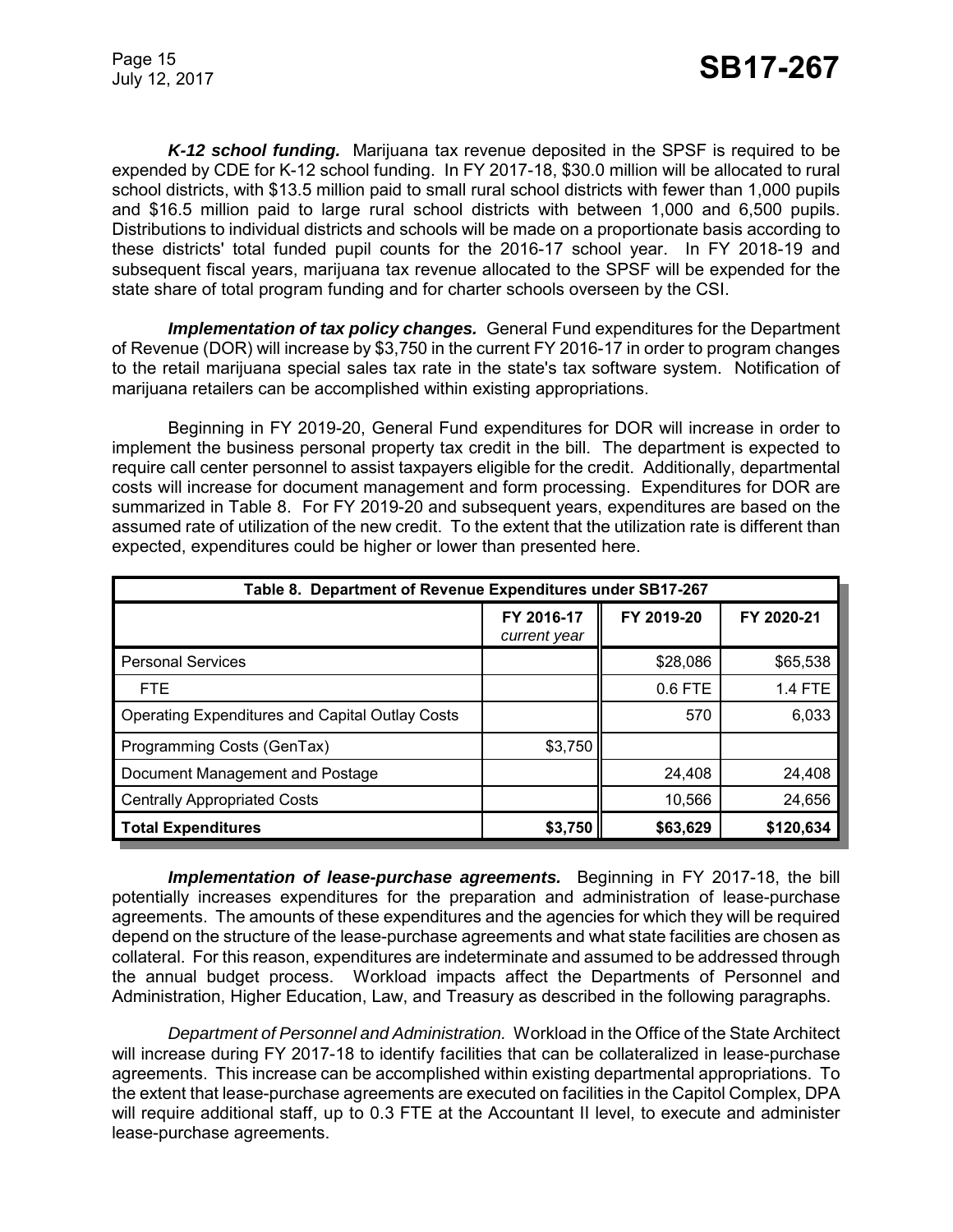*Department of Higher Education.* Institutional workload will increase for accounting and legal staff responsible for the execution and ongoing administration of lease-purchase agreements made for facilities at institutions of higher education. Because facilities are to be selected by DPA and OSPB, it is unknown which institutions will be affected by the policy change.

*Department of Law.* To the extent that lease-purchase agreements are executed on facilities outside of institutions of higher education, expenditures in the Department of Law may increase for legal services. Depending on the structure of agreements, legal services are estimated at up to 150 hours per building on which a lease-purchase agreement is executed and assessed at a cost of \$95.05 per hour.

*Department of the Treasury.* The bill is expected to increase workload in the Department of the Treasury for the execution and ongoing administration of lease-purchase agreements. Workload for any new lease-purchase agreements is expected to be accomplished within existing departmental appropriations.

*Executive budget.* All executive departments except CDE and CDOT are required to submit FY 2018-19 budget requests to OSPB that are 2 percent lower than the agency budgets received for FY 2017-18. All agencies employ staff responsible for the preparation of annual budget requests, and this requirement is not expected to increase budget staff workload by more than a minimal amount. OSPB is required to seriously consider reduced agency budget requests when preparing the executive budget request for the JBC. Any workload increase resulting from consideration of budget cuts can be accomplished within existing office appropriations.

The bill does not by itself reduce departmental appropriations for FY 2018-19. Appropriations will be set by the JBC and the General Assembly in the 2018 Long Bill.

*General Fund budget.* The bill increases the amount available for the FY 2017-18 General Fund budget by \$12.5 million relative to current law. This amount represents the net impact of the following changes:

- \$70.0 million in increased revenue from the retail marijuana special sales tax;
- \$2.5 million in increased revenue attributable to the conservation easement income tax credit remaining nonrefundable in tax year 2018;
- \$0.3 million in reduced General Fund expenditures attributable to the increase in Medicaid copayments; and
- \$60.3 million in new transfers to the MTCF (\$30.3 million) and the SPSF (\$30.0 million).

*ACE Kids Act - conditional impact.* Subject to available appropriations, HCPF will incur an additional workload increase conditional on the federal passage of the ACE Kids Act. The timing and magnitude of the impact depends on the date of passage and final content of the ACE Kids Act. For this reason, this impact is assessed as an indeterminate potential expenditure increase.

#### **Local Government Impact**

The bill increases local government distributions from the retail marijuana special sales tax by \$3.1 million in FY 2017-18 and \$3.5 million in FY 2018-19. While the bill reduces the local government share of special sales tax revenue from 15 percent to 10 percent, this impact is more than offset by the increase in the tax rate from 8 percentage points to 15 percentage points in these years. The local government share of retail marijuana special sales tax revenue is distributed to counties and municipalities that have allowed retail marijuana sales in their jurisdictions.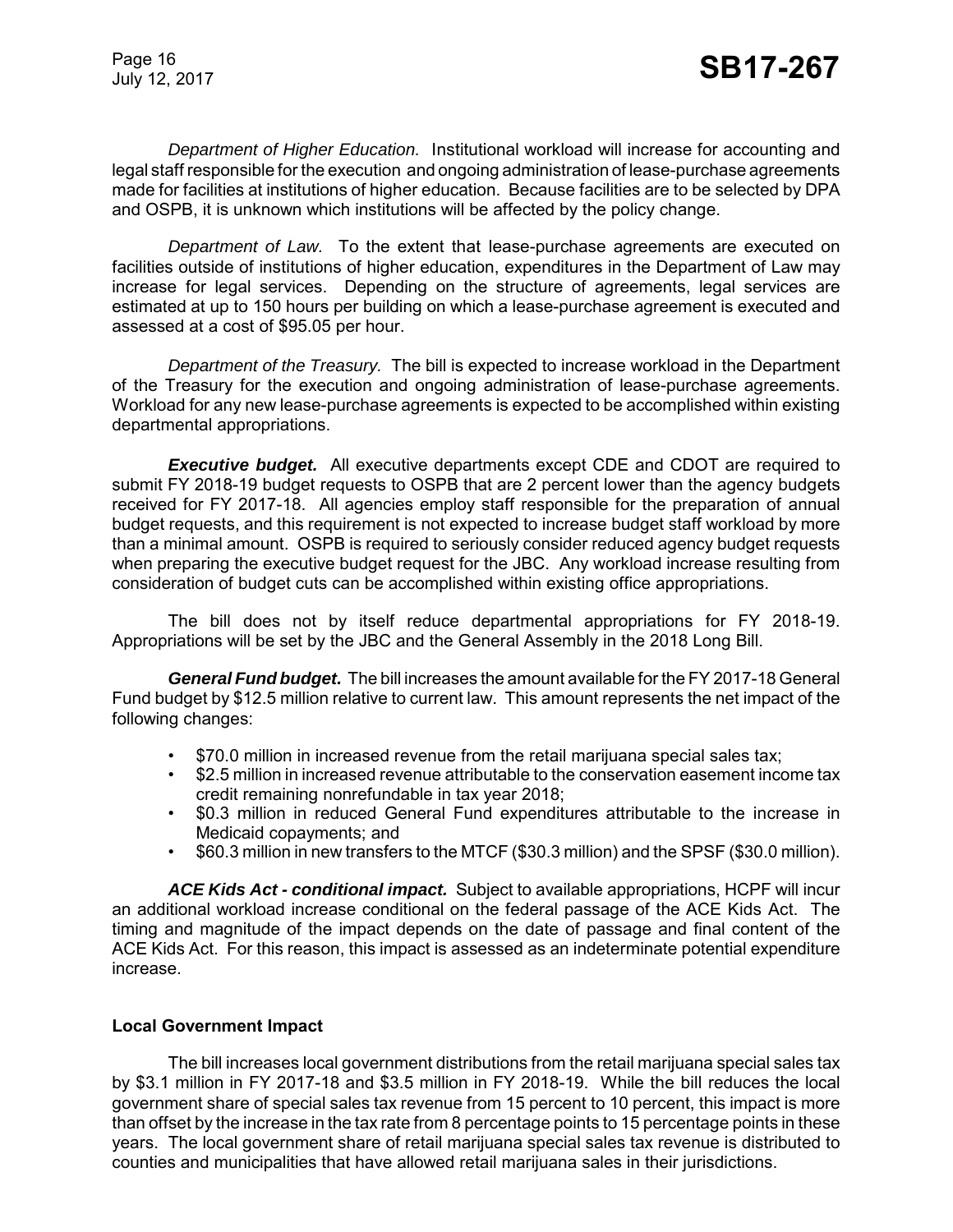County and municipal governments will continue to collect their general sales taxes on retail marijuana unless they adopt a specific exemption. Under current law, the Regional Transportation District (RTD) and the Scientific and Cultural Facilities District (SCFD) collect taxes on the same sales tax base as the state's. The bill exempts retail marijuana from these districts' sales taxes. RTD sales tax revenue is expected to be reduced by \$7.1 million in FY 2017-18 and \$7.8 million in FY 2018-19. SCFD sales tax revenue is expected to be reduced by \$710,000 in FY 2017-18 and \$780,000 in FY 2018-19.

#### **School District Impact**

The bill increases distributions from the SPSF for school districts beginning in FY 2017-18. For FY 2017-18 only, \$30.0 million is disbursed from the fund to rural (\$16.5 million) and small rural (\$13.5 million) school districts. For FY 2018-19 and all subsequent fiscal years, the amount disbursed from the fund is equal to 12.59 percent of retail marijuana special sales tax collections. This amount is estimated at \$19.7 million for FY 2018-19 and \$20.5 million for FY 2019-20.

#### **Effective Date**

The bill was signed by the Governor and took effect on May 30, 2017, except that the portions of the bill that create the Colorado Healthcare Affordability and Sustainability Enterprise, adjust the Referendum C cap, repeal SB17-256, and make corresponding appropriations took effect on July 1, 2017.

#### **State Appropriations**

For the current FY 2016-17, the bill requires and includes a General Fund appropriation of \$3,750 to the Department of Revenue.

For FY 2017-18, the bill requires and includes technical adjustments to appropriations for the Department of Health Care Policy and Financing to reflect the replacement of the Hospital Provider Fee Cash Fund with the Healthcare Affordability and Sustainability Fee Cash Fund. In addition, the bill requires a \$526,381,099 increase in departmental appropriations for medical services premiums as follows:

- a decrease of \$320,035 in appropriations from the General Fund;
- an increase of \$264,035,165 in appropriations from the Healthcare Affordability and Sustainability Fee Cash Fund relative to what would otherwise be appropriated from the Hospital Provider Fee Cash Fund; and
- an increase of \$262,665,969 in appropriations from federal funds.

Because of a technical error, there is a discrepancy of \$81,000 between the amount appropriated to HCPF from the Healthcare Affordability and Sustainability Fee Cash Fund and the sum total of the line item appropriations. Specifically, the cash fund appropriation for medical services premiums is \$644,809,063 rather than \$644,890,063. However, the bill stipulates that fee revenue in the cash fund is continuously appropriated to the enterprise.